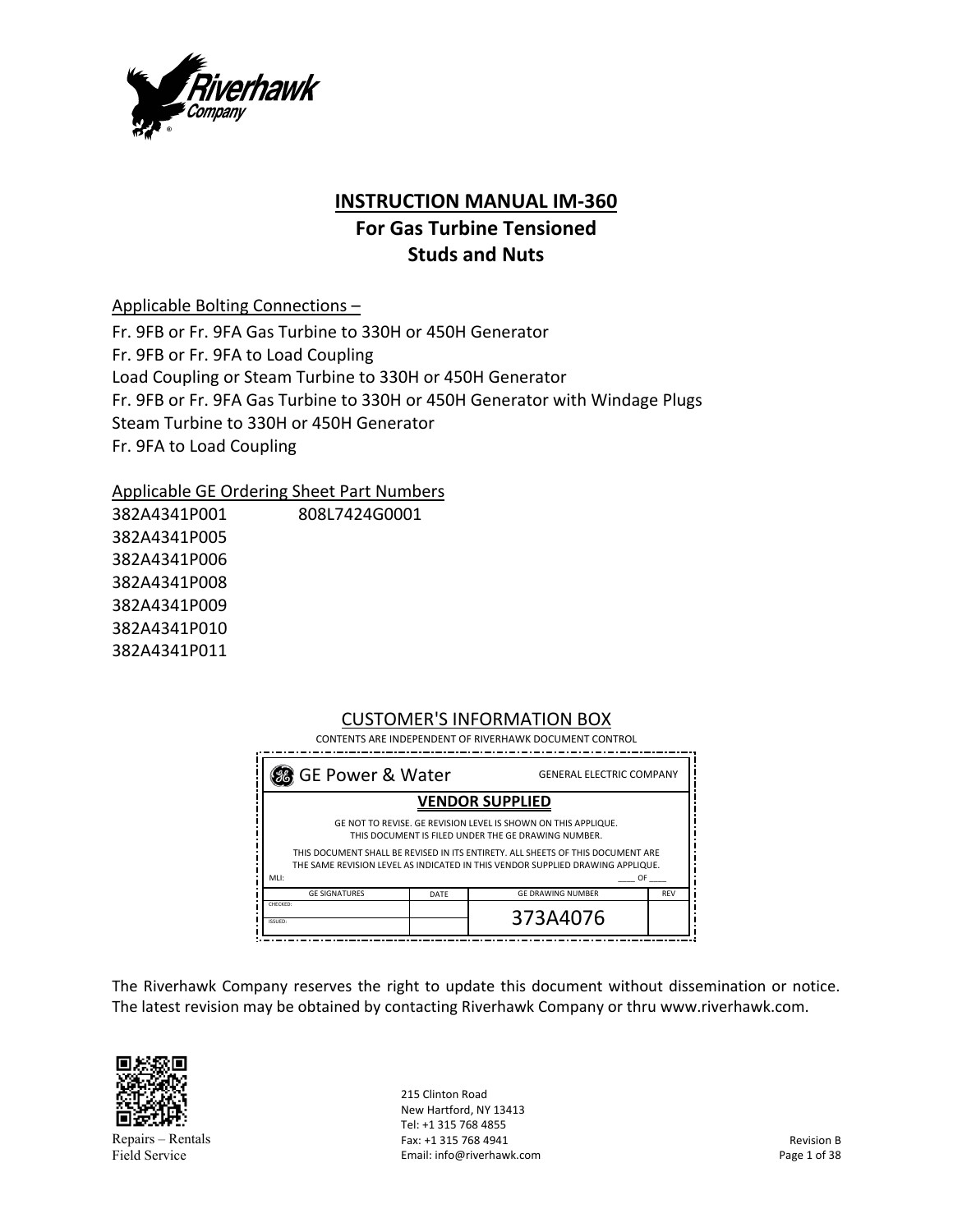## **Table of Contents**

| Section     | Description                                      | Page Number |
|-------------|--------------------------------------------------|-------------|
| 1.0         | <b>Cautions and Safety Warnings</b>              | 3           |
| 2.0         | Scope and GE Part Number Cross Reference         | 4           |
| 3.0         | <b>Quick Checklist</b>                           | 6           |
| 4.0         | <b>General Preparations</b>                      | 10          |
| 5.0         | <b>Hardware Set Preparations</b>                 | 12          |
| 6.0         | <b>Stud and Nut Assembly</b>                     | 15          |
| 7.0         | <b>Hydraulic Tensioner Equipment Assembly</b>    | 17          |
| 8.0         | Assembly of Tensioner on Stud                    | 20          |
| 9.0         | <b>Stud Tensioning</b>                           | 23          |
| 10.0        | Thread Locking and Windage Plug Installation     | 26          |
| 11.0        | Stud, and Nut Removal                            | 27          |
| 12.0        | <b>Storage Instructions</b>                      | 31          |
| 13.0        | <b>Frequently Asked Questions</b>                | 32          |
| 14.0        | <b>Revision History</b>                          | 34          |
| Appendix A1 | <b>EC Declaration of Conformity</b>              | 35          |
| Appendix A2 | <b>EC Declaration of Conformity</b>              | 36          |
| Appendix B1 | 18-Bolt Tensioning Pattern (GT-LC) Record Sheet  | 37          |
| Appendix B2 | 18-Bolt Tensioning Pattern (LC-GEN) Record Sheet | 38          |



215 Clinton Road New Hartford, NY 13413 Tel: +1 315 768 4855 Fax: +1 315 768 4941 Email: info@riverhawk.com CUSTOMER'S INFORMATION BOX CONTENTS ARE INDEPENDENT OF RIVERHAWK DOCUMENT CONTROL

| <b>GE DRAWING NUMBER</b> | <b>REV</b> |
|--------------------------|------------|
| 'n                       |            |
|                          |            |

Revision B Page 2 of 38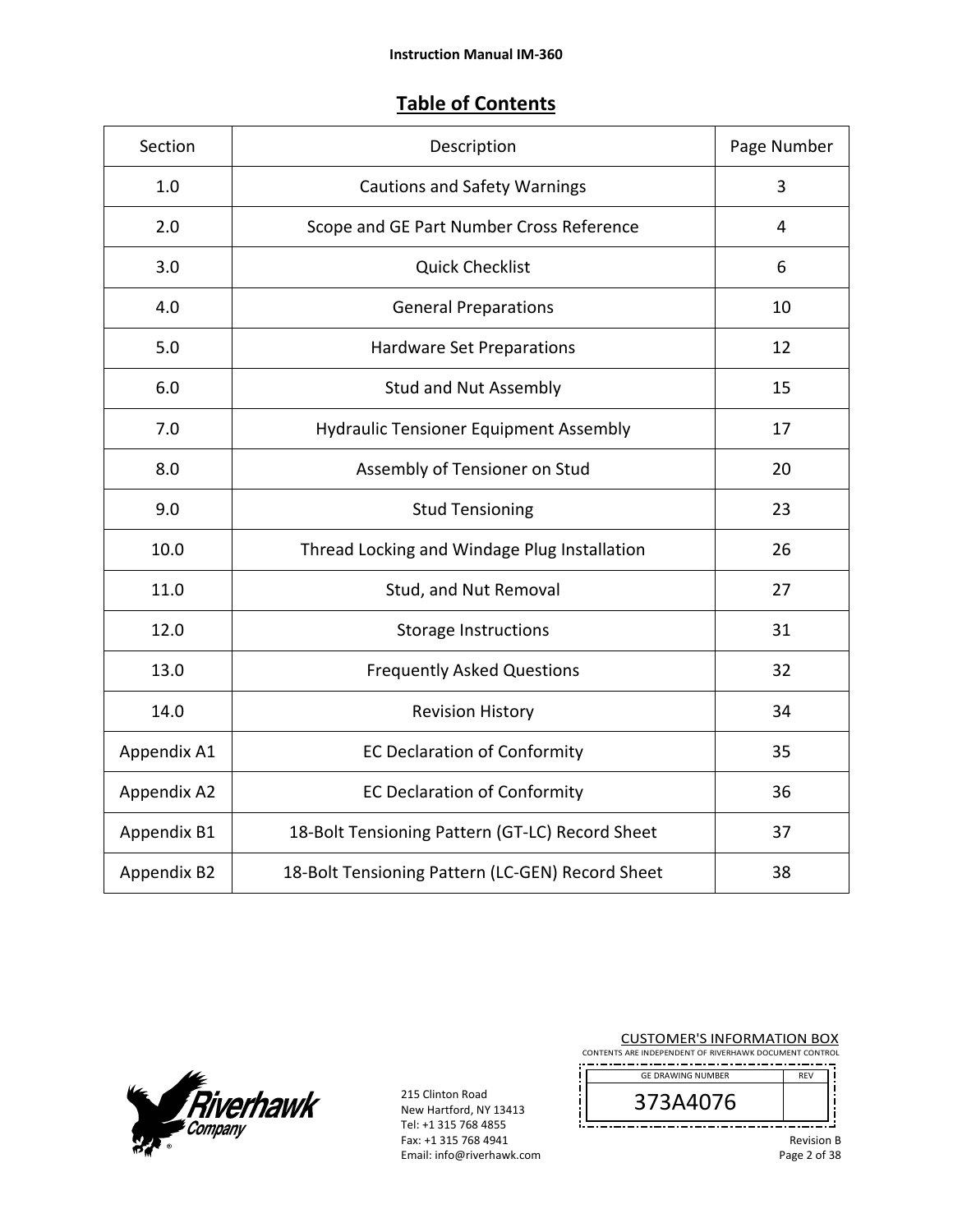#### **1.0 Cautions and Safety Warnings**

#### **WARNING**

**Improper tool use and the failure to follow the correct procedures are the primary root causes of tool failures and personal injuries. A lack of training or experience can lead to incorrect hardware installation or incorrect tool use. Only trained operators with careful, deliberate actions should use hydraulic tensioners. Contact Riverhawk Company with any training needs.** 

#### **WARNING**

Risk of high pressure fluid injection. Riverhawk tools operate under high pressure. Thoroughly inspect all hoses and connections for damage or leaks prior to using this equipment.

#### **CAUTION**

Personal injury and equipment damage can occur if the proper health and safety codes and procedures are not followed. Contact the site's health and safety office to determine all applicable safety rules and regulations.

#### **WARNING**

The proper personal protective equipment must be worn at all times. Riverhawk recommends at a minimum, safety glasses, long sleeve shirt, hard hat, heavy work gloves, and steel toe shoes.

#### **CAUTION**

It is especially important to check the condition of the conical thread used to tension the stud. Thread damage from previous abuse can lead to failure of the stud or tensioning equipment

### **CAUTION**

Riverhawk recommends that the tensioner should be returned to Riverhawk for periodic inspections. Replacement of obsolete tensioners is recommended. Functional upgrades are also recommended. The Riverhawk Service Returns Coordinator should be notified 3‐6 months prior to a planned outage to schedule an inspection service.

#### **WARNING**

A damaged burst disc must be replaced with a burst disc of the same design and pressure rating. Do not substitute a damaged burst disc with a different disc type, a different pressure rating, or a foreign object.

#### **WARNING**

To avoid failure, ensure safety, and proper operation, the tensioner assembly must be installed on a stud in the flange before bleeding and pressurizing the tensioner. Do not use the tensioner at any pressure unless the tool is installed on a stud in a flange.



|                                                        | <b>CUSTOMER'S INFORMATION BOX</b> |  |  |  |  |  |
|--------------------------------------------------------|-----------------------------------|--|--|--|--|--|
| CONTENTS ARE INDEPENDENT OF RIVERHAWK DOCUMENT CONTROL |                                   |  |  |  |  |  |
|                                                        |                                   |  |  |  |  |  |

| <b>GE DRAWING NUMBER</b> |  |
|--------------------------|--|
| 76                       |  |
|                          |  |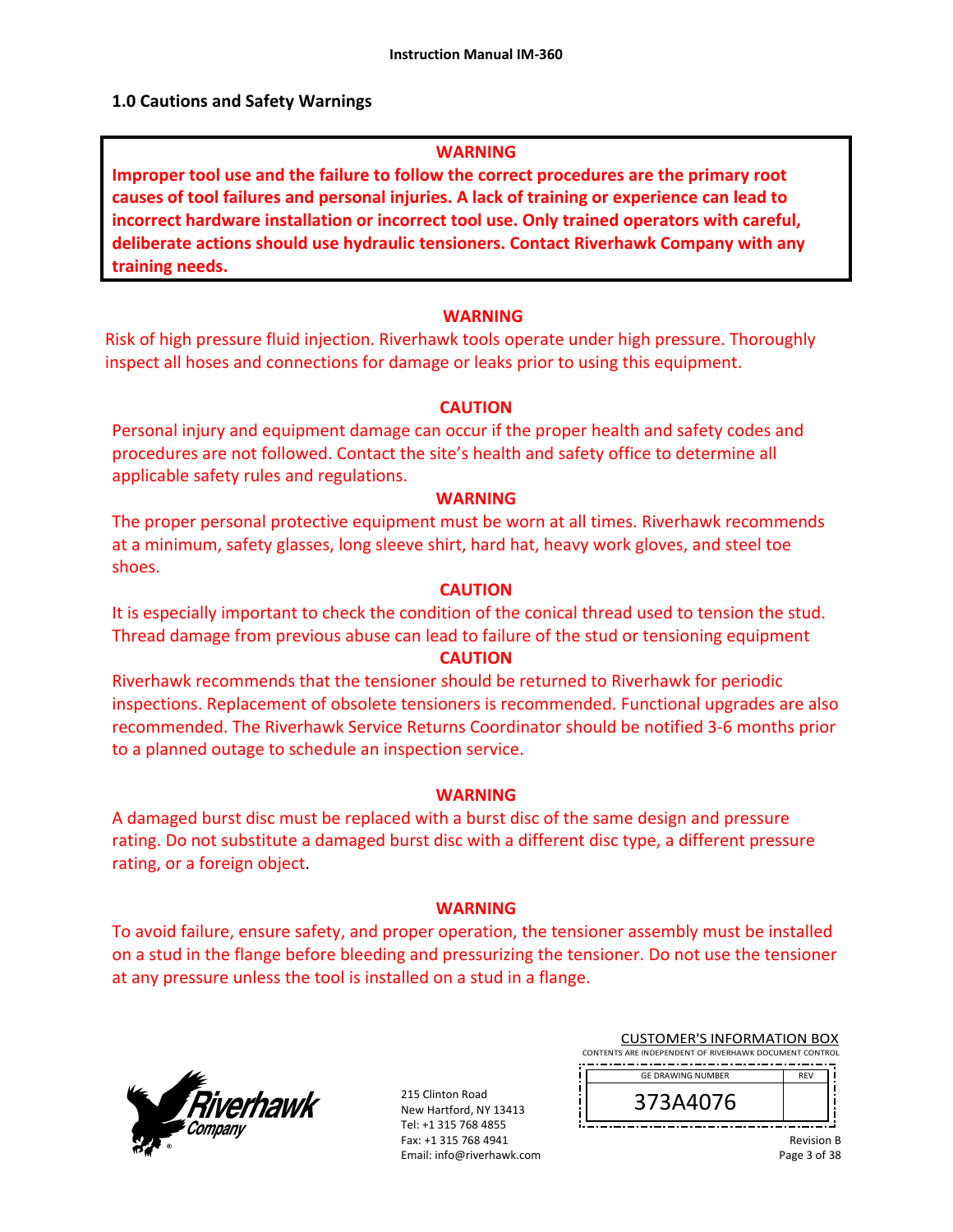### **CAUTION**

Personal injury and equipment damage can occur if the puller screw is not securely engaged with the tapered threads of the stud. Proper engagement is achieved when the puller screw is tight in the stud and the tensioner foot is free to turn.

### **WARNING**

The safety interlock guard must be in place at all times. When the tensioner is pressurized hands must be kept out of designated areas to avoid any potential for personal injury.

### **CAUTION**

Before threading the puller screw into the stud, carefully check the cleanliness of both the stud's and the puller screw's conical threads. Apply a light coat of clean turbine oil or a spray lubricant to the puller screw. This procedure will ease assembly and assure positive mating of the threads before tightening. Do not use "Never Seize" on the conical threads.

### **CAUTION**

Do not tighten the nut while the tool is coming up to pressure; wait until pressure is achieved before attempting to tighten the nut with the spanner ring. If the tool is not properly installed, the tool could jump off the stud while coming up to pressure.

### **CAUTION**

Do not exceed the maximum pressure marked on the tensioner. Excessive pressure can damage the stud and puller screw.

#### **WARNING**

**FIRE HAZARD:** DO NOT heat when tensioner assembly is in place. Personal injury or equipment damage may occur. Use of an Oxy‐Acetylene torch is not recommended

### **WARNING**

Do not use a hydraulic tensioner to remove a stud with damaged conical threads.

### **2.0 Scope and GE Part Number Cross Reference**

This document describes the procedure to be used to install the stud, nut and windage plug sets supplied by the Riverhawk Company in the flanges at the Gas Turbine/Load Coupling and Load Coupling/Generator connections.

The various frame configurations covered in this manual are listed in Sections 2.1 through 2.4 with differences as related to connective hardware defined. Listed also are the pertinent



215 Clinton Road New Hartford, NY 13413 Tel: +1 315 768 4855 Fax: +1 315 768 4941 Email: info@riverhawk.com ŗ Ţ

ļ

| <b>CUSTOMER'S INFORMATION BOX</b>                                               |  |
|---------------------------------------------------------------------------------|--|
| CONTENTS ARE INDEPENDENT OF RIVERHAWK DOCUMENT CONTROL                          |  |
| the contract of the contract of the contract of the contract of the contract of |  |

| <b>GE DRAWING NUMBER</b> |  |
|--------------------------|--|
| FU / b<br>ر              |  |
|                          |  |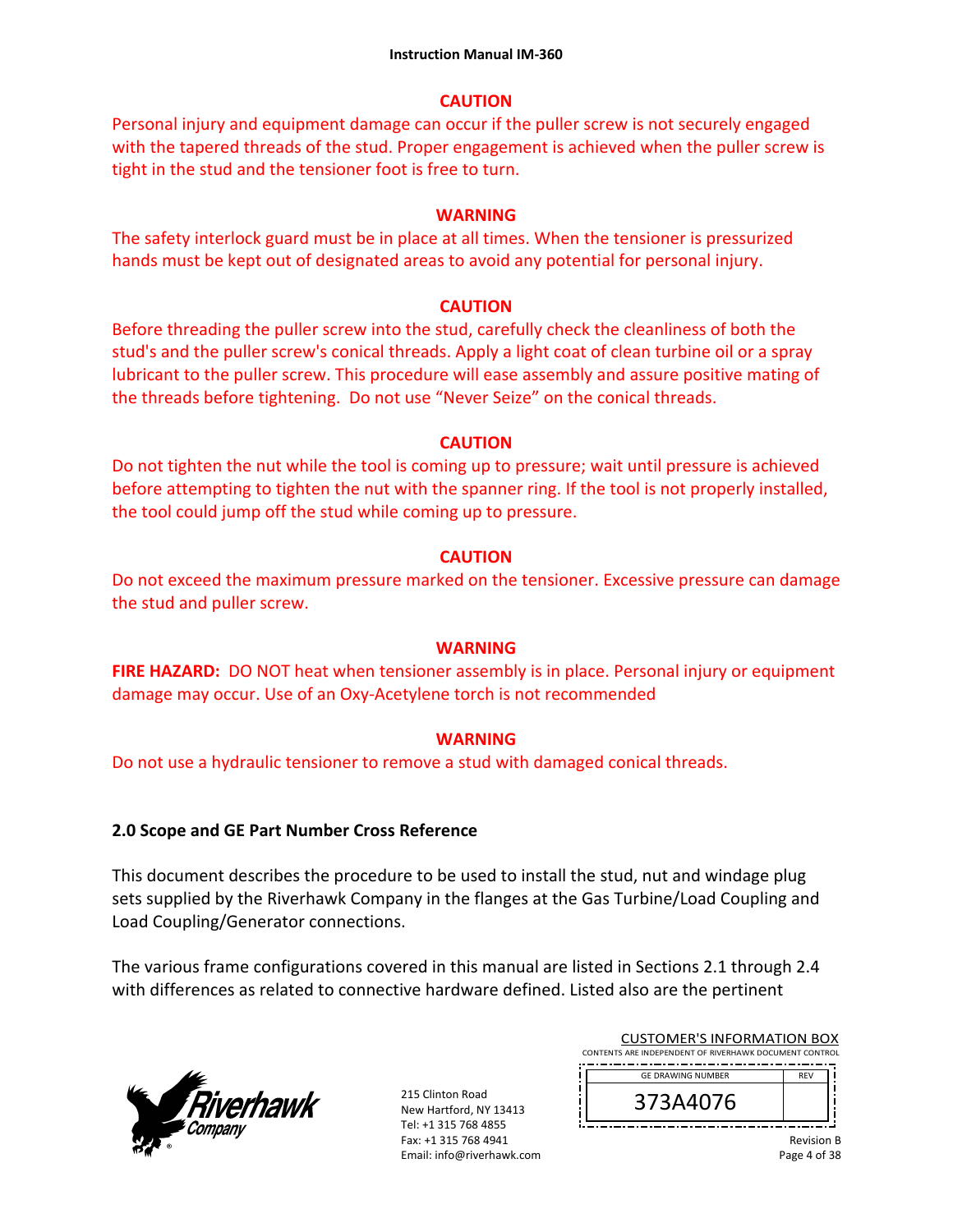hardware drawings (HF-xxxx). These drawings as well as tooling drawings (HT-xxxx) form part of this manual.

### **2.1 Frame 9FB or Frame 9FA Gas Turbine to 330H or 450H Generator**

| GE Part Number  | Riverhawk P/N | <b>GE VENDOC P/N</b> |
|-----------------|---------------|----------------------|
| GE 382A4341P001 | HF-2019       | GE 359B2518          |
| GE 382A4341P008 | HF-2019       | GE 359B2518          |

The hydraulic tooling used for installation and removal is Riverhawk HT‐6672.

These hardware drawings depict the complete stud and nut package for the Gas Turbine to Load Coupling (3" size, Qty 18) as well as the Load Coupling to Generator (3" size, Qty 18).

### **2.2 Frame 9FB or Frame 9FA Gas Turbine to Load Coupling**

| GE Part Number  | Riverhawk P/N | GE VENDOC P/N |
|-----------------|---------------|---------------|
| GE 382A4341P010 | HF-2523       | GE 359B2541   |

The hydraulic tooling used for installation and removal is Riverhawk HT‐6672.

These hardware drawings depict the complete stud and nut package for the Gas Turbine to Load Coupling (3" size, Qty 18).

#### **2.3 Load Coupling or Steam Turbine to 330H or 450H Generator**

| <b>GE Part Number</b> | Riverhawk P/N | <b>GE VENDOC P/N</b> |
|-----------------------|---------------|----------------------|
| GE 382A4341P009       | HF-2523       | GE 359B2541          |

The hydraulic tooling used for installation and removal is Riverhawk HT‐6672.

These hardware drawings depict the complete stud and nut package for the Load Coupling or Steam Turbine to Generator (3" size, Qty 18).

#### **2.4 Frame 9FB or Frame 9FA Gas Turbine to 330H or 450H Generator with Windage Plugs**

| GE PART NUMBER  | RIVERHAWK P/N | <b>GE VENDOC P/N</b> |
|-----------------|---------------|----------------------|
| GE 382A4341P005 | HF-3447       | GE 359B2585          |
| GE 382A4341P006 | HF-3447       | GE 359B2585          |



| <b>CUSTOMER'S INFORMATION BOX</b>                      |
|--------------------------------------------------------|
| CONTENTS ARE INDEPENDENT OF RIVERHAWK DOCUMENT CONTROL |
|                                                        |

| <b>GE DRAWING NUMBER</b> | <b>REV</b> |  |
|--------------------------|------------|--|
| 440/b                    |            |  |
|                          |            |  |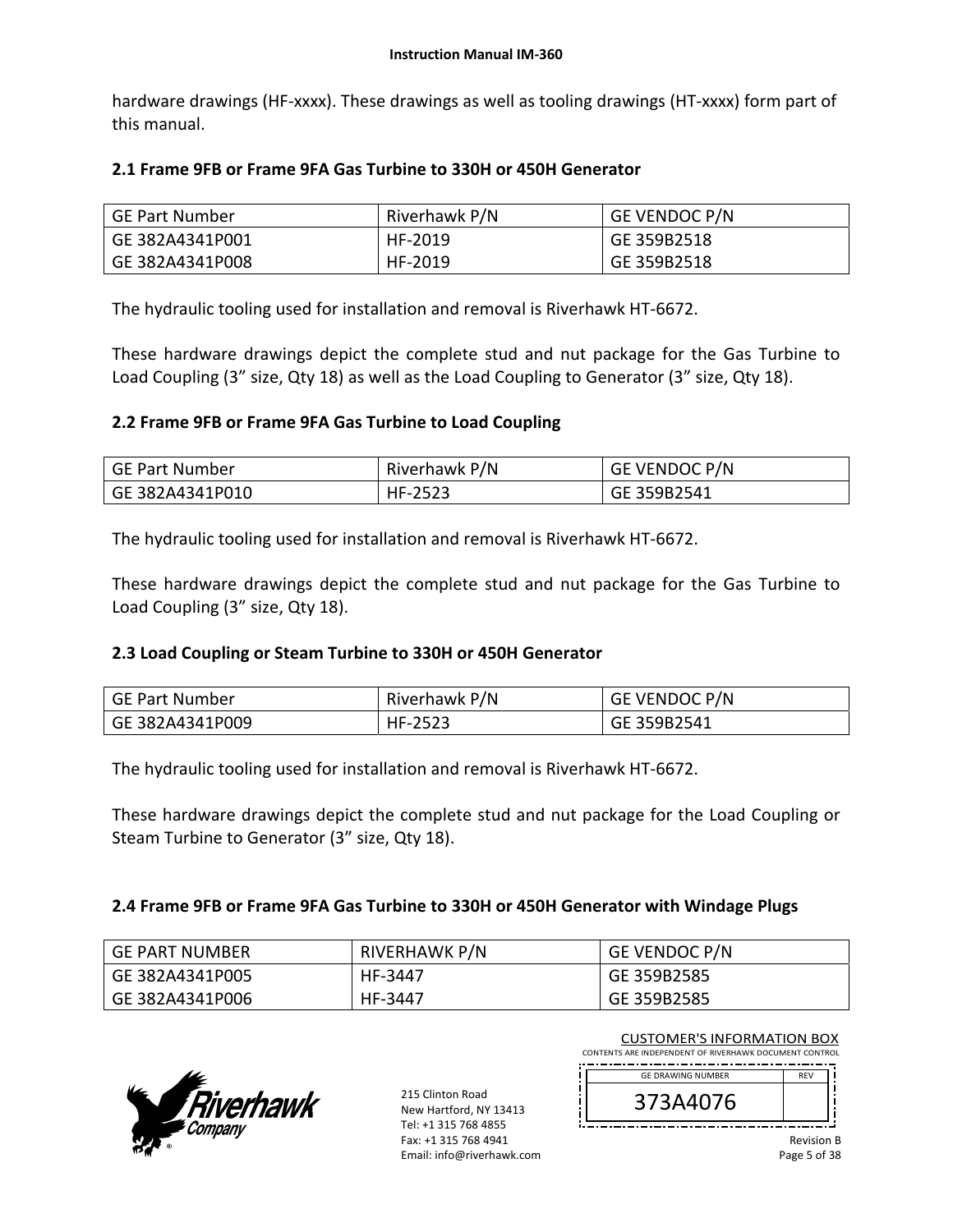The hydraulic tool used for installation and removal is Riverhawk HT‐6672.

These hardware drawings depict the complete stud and nut package for the Gas Turbine to Load Coupling (3" size, Qty 18) as well as the Load Coupling to Generator (3" size, Qty 18). The drawings also depict the windage plugs (Qty 36) used to enclose the conical thread of each stud.

### **2.5 Steam Turbine to 330H or 450H Generator**

| <b>GE PART NUMBER</b> | <b>RIVERHAWK P/N</b> | <b>GE VENDOC P/N</b> |
|-----------------------|----------------------|----------------------|
| GE 808L7424G0001      | HF-2523              | GE 359B2541          |
|                       | MTP-4779             | GE 368B4792          |

The hydraulic tool used for installation and removal is Riverhawk HT‐6672.

These hardware drawings depict the complete stud and nut package for the Gas Turbine to Load Coupling (3" size, Qty 18) as well as the Load Coupling to Generator (3" size, Qty 18). The drawings also depict the alignment pins (Qty 2) used to align the flange prior to bolting.

### **2.4 Hydraulic Tooling**

| <b>GE Part Number</b> | Riverhawk P/N | <b>GE VENDOC P/N</b> |
|-----------------------|---------------|----------------------|
| 382A4341P008          | HT-6672       | GE 101B0643          |
|                       | AP-6048       | GE 269B8768          |
| 382A4341P011          | HT-6672       | GE 101B0643          |
|                       | AP-6048       | GE 269B8768          |

#### **3.0 Quick Checklist**

The following checklist is intended as a summary of the steps needed to use the Riverhawk‐ supplied equipment. New personnel or those experienced personnel who have not used the Riverhawk equipment recently are encouraged to read the entire manual.

#### **EQUIPMENT INSPECTION**

 $\Box$  Check oil level in hydraulic pump.



215 Clinton Road New Hartford, NY 13413 Tel: +1 315 768 4855 Fax: +1 315 768 4941 Email: info@riverhawk.com ļ

| <b>CUSTOMER'S INFORMATION BOX</b>                      |
|--------------------------------------------------------|
| CONTENTS ARE INDEPENDENT OF RIVERHAWK DOCUMENT CONTROL |
|                                                        |

| <b>GE DRAWING NUMBER</b> | FV |  |
|--------------------------|----|--|
| 5A40/6<br>C              |    |  |
|                          |    |  |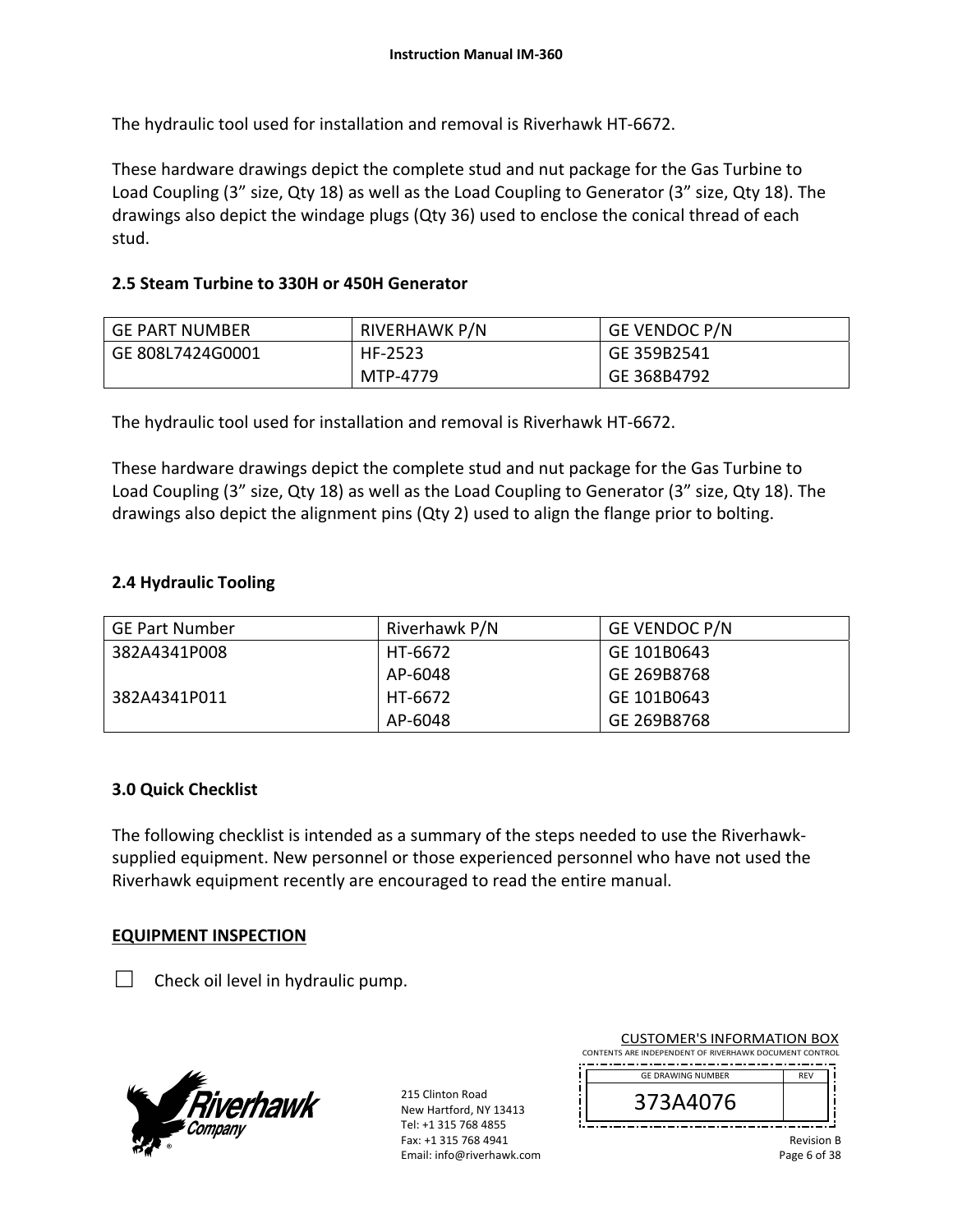- $\Box$  Check air pressure at 80psi [5.5 bar] minimum. (For air-driven pumps)
- $\Box$  Check hydraulic hose for damage.
- $\Box$  Test pump.
- $\Box$  Inspect tensioner for any damage.

#### **NUT AND STUD PREPARATION**

- $\Box$  Inspect studs, nuts and windage plugs for any damage.
- $\Box$  Clean the studs, nuts and windage plugs.
- $\Box$  Measure and record stud lengths. (VERY IMPORTANT)
- □ Lubricate the stud's threads with clean turbine oil or spray lubricant. Lubricate the nut's threads and nut face with clean turbine oil or spray lubricant.
- $\Box$  Install studs and nuts into the flange
- $\Box$  Set stick-out dimension on the load coupling side of the flange.
- □ With Allen wrench in backside of stud, firmly seat backside nut using spanner ring and pin wrench.
- □ Verify stick‐out measurement **(VERY IMPORTANT)**

#### **TENSIONING (Bolt Installation)**

- $\Box$  Check tensioner drawing for correct parts and part numbers.
- □ Apply a light coat of clean turbine oil or spray lubricant to the puller screw. **DO NOT USE "NEVER SEIZE" ON THE CONICAL THREADS.**
- $\Box$  Install the spanner ring onto the nut.



215 Clinton Road New Hartford, NY 13413 Tel: +1 315 768 4855 Fax: +1 315 768 4941 Email: info@riverhawk.com ׀ׇ֓֕֓֕֓֕֓֕֓֕<br>׀ׇׇׇׇׇׇׇׇׇ֓֓֓׀

| <b>CUSTOMER'S INFORMATION BOX</b>                      |            |  |
|--------------------------------------------------------|------------|--|
| CONTENTS ARE INDEPENDENT OF RIVERHAWK DOCUMENT CONTROL |            |  |
| <b>GE DRAWING NUMBER</b>                               | <b>RFV</b> |  |

| 3A4U/b<br>J                                |
|--------------------------------------------|
| <b>THE R. P.</b><br>--<br>--<br>. .<br>- - |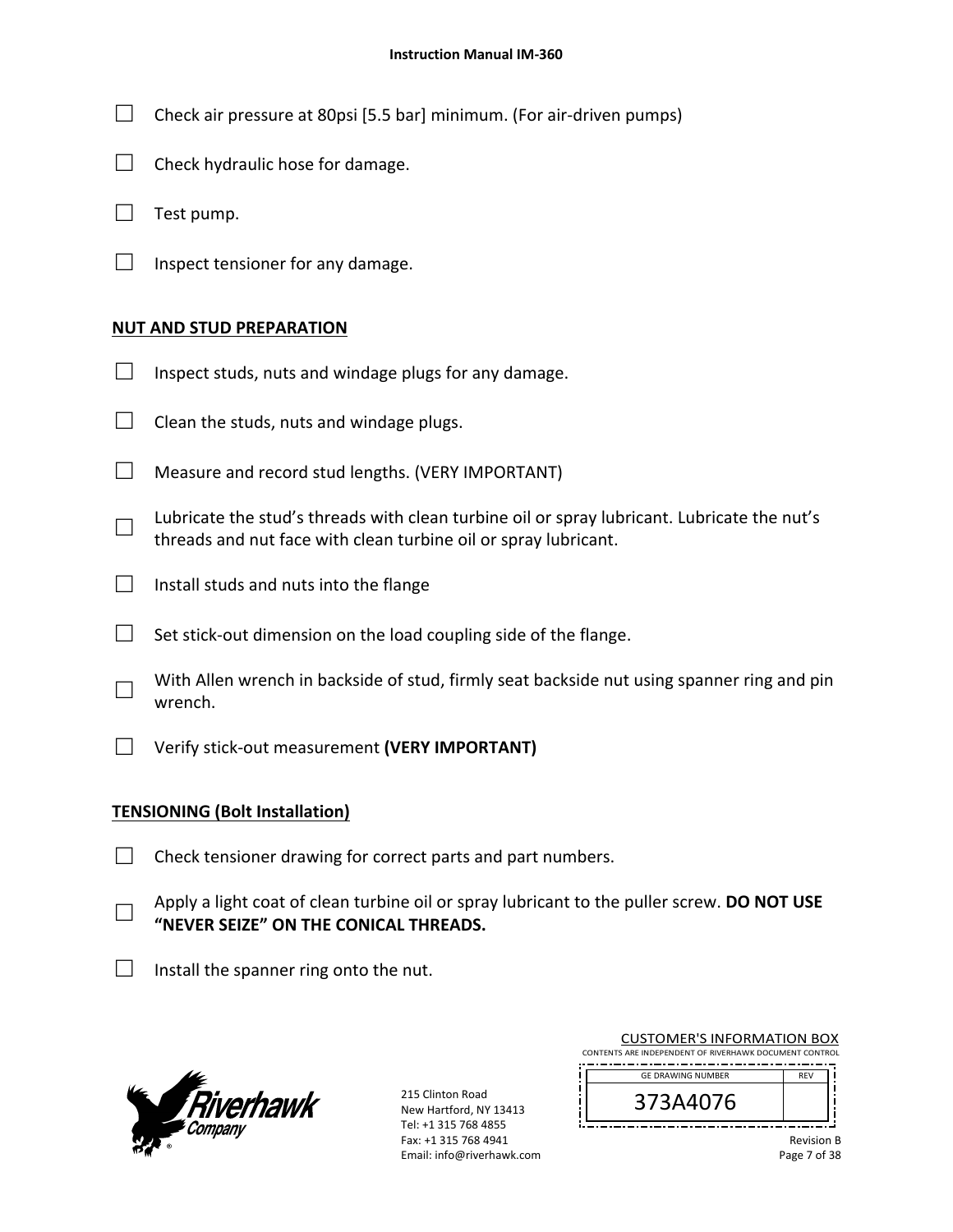CUSTOMER'S INFORMATION BOX  $\Box$  Thread the puller screw into the stud.  $\Box$  Insert an Allen wrench into the back side of the stud. □ Insert another Allen wrench into the puller screw. While holding the stud still, tighten the puller screw until hand tight and then loosen the puller screw 1/2 of a turn. Some cases may require the use of the GT-6516 puller screw shim kit to ease removal of puller screw after tensioning. Follow instruction manual IM‐336 (GE VENDOCS 373A4074) for use of puller screw shim kit. □ Retighten the puller screw and leave hand tight. **DO NOT BACK OFF PULLER SCREW.**  $\Box$  Slide the foot assembly over the puller screw and orientate the foot into position. □ Thread the tensioner onto puller screw until it stops. There should be a 1/16" to 3/16" gap between the foot and tensioner. □ Place the guard over the tensioner and position guide pin into the hole in the backside of the stud. □ Tighten the guard's knurled interlock fitting by hand until it presses firmly against tensioner (no gap). □ Push the center of the interlock fitting towards the tensioner while pulling back on the fitting's pull tabs until it locks onto the tensioner and release the pull tabs. □ Connect the hydraulic pump to the tensioner and tension to 50%. Consult manual for correct pressure. □ Use the pin wrench to turn the spanner ring to firmly tighten nut with 20 ft∙lbs [27 N∙m] of torque.  $\Box$  Release pressure and allow the tensioner to fully retract. □ Disconnect the hose and release the interlock fitting by pushing the center of the interlock fitting towards the tensioner while pulling back on the fitting's pull tabs.  $\Box$  Loosen the knurled interlock fitting and remove the guard.  $\Box$  Unscrew the tensioner from the puller screw.



| CONTENTS ARE INDEPENDENT OF RIVERHAWK DOCUMENT CONTROL |            |  |
|--------------------------------------------------------|------------|--|
| <b>GE DRAWING NUMBER</b>                               | <b>RFV</b> |  |
|                                                        |            |  |

|              | <b>Revision B</b> |
|--------------|-------------------|
| Page 8 of 38 |                   |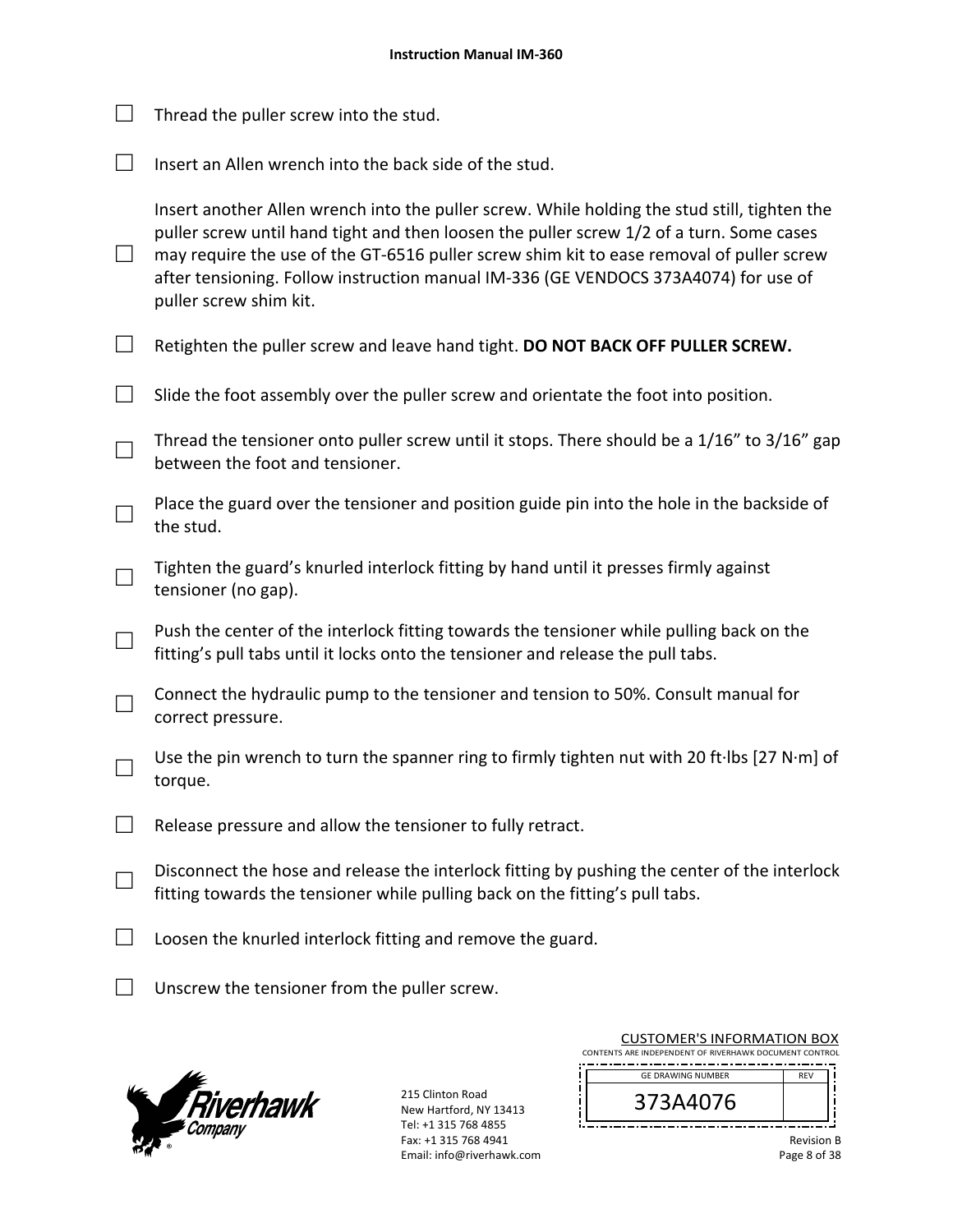- $\Box$  Remove the foot, puller screw and spanner ring.
- □ Move to the next stud in the pattern. Tension all studs to 50% before proceeding to final pressure.
- $\Box$  Repeat above steps at final pressure.
- □ Measure final stud length and record on stretch datasheets. Calculate final stretch measurement.
- $\Box$  Torque the nuts' set screws.
- $\Box$  Install the windage plugs (if included) and torque their set screws.

#### **DETENSIONING (Stud Removal)**

- □ Loosen the windage plugs' (if included) set screws and remove the windage plugs from the studs.
- $\Box$  Loosen nuts' set screws
- □ from the threads! See instruction manual IM-220. **Do not try to use the tensioner to** Inspect and clean studs' conical threads. **Do not continue until ALL debris is removed remove a damaged stud!**
- □ Apply a light coat of clean turbine oil or spray lubricant to the puller screw. **DO NOT USE "NEVER SEIZE" ON THE CONICAL THREADS.**
- $\Box$  Install the spanner ring onto the nut.
- $\Box$  Thread the puller screw into the stud.
- □ Insert an Allen wrench into the puller screw. Tighten the puller screw until hand tight and then loosen the puller screw 1/2 of a turn.
- □ Retighten the puller screw and leave hand tight. **DO NOT BACK OFF PULLER SCREW.**
- $\Box$  Slide the foot assembly over the puller stud and orientate the foot into position.



215 Clinton Road New Hartford, NY 13413 Tel: +1 315 768 4855 Fax: +1 315 768 4941 Email: info@riverhawk.com

| CUSTOMER'S INFORMATION BOX                             |  |  |  |  |
|--------------------------------------------------------|--|--|--|--|
| CONTENTS ARE INDEPENDENT OF RIVERHAWK DOCUMENT CONTROL |  |  |  |  |
|                                                        |  |  |  |  |
| <b>GE DRAWING NUMBER</b>                               |  |  |  |  |
|                                                        |  |  |  |  |

CUSTOMER'S INFORMATION BOX

| ' / O<br>ت                                                      |  |
|-----------------------------------------------------------------|--|
| . .<br>- - -<br>.<br>- -<br>. .<br>--<br>.<br>--<br>.<br>۰<br>۰ |  |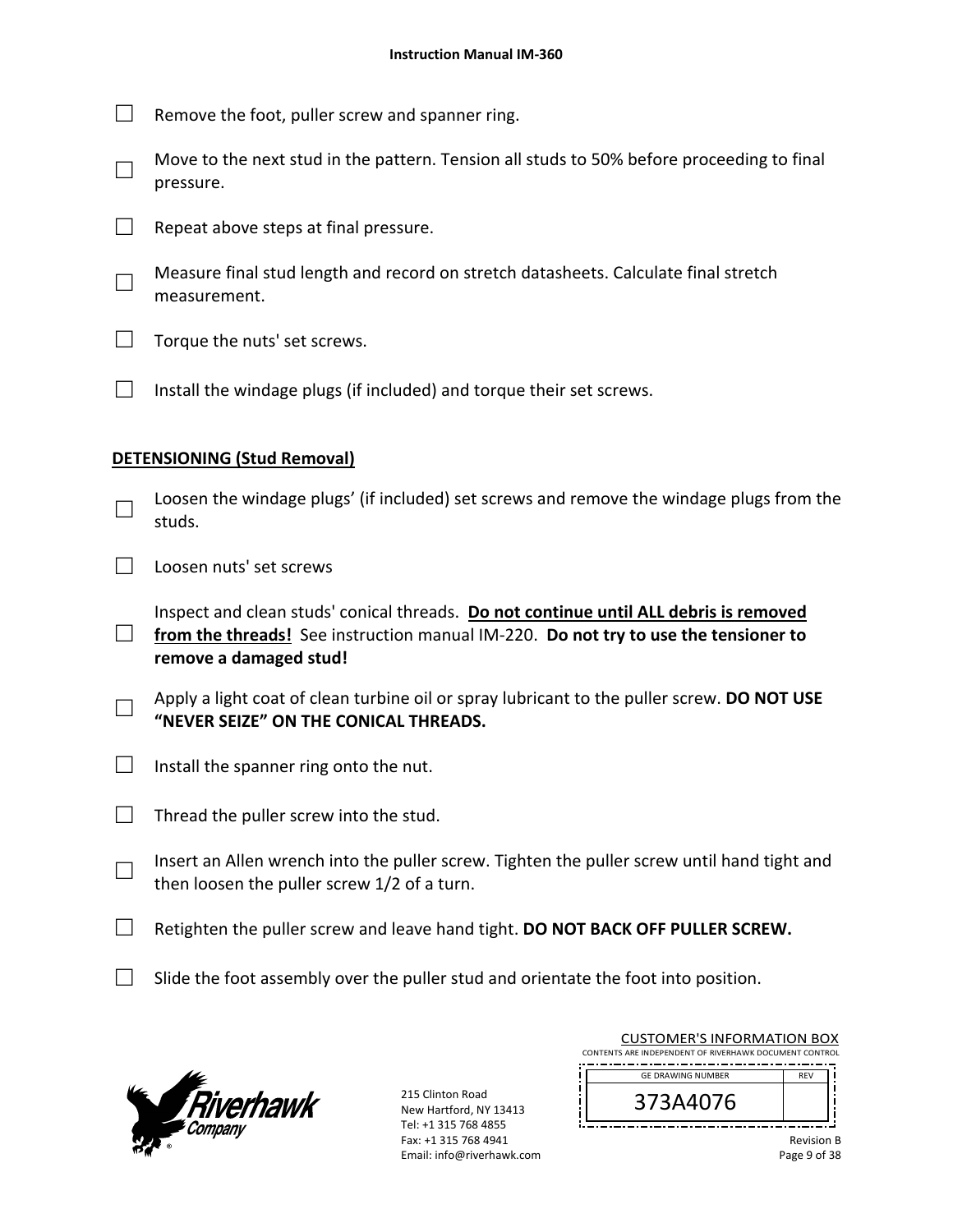- □ Thread the tensioner onto puller screw until it stops. There should be a 1/16" to 3/16" gap between the foot and tensioner.
- □ Place the guard over the tensioner and position guide pin into the hole in the backside of the stud.
- □ Tighten the guard's knurled interlock fitting by hand until it presses firmly against tensioner (no gap).
- □ Push the center of the interlock fitting towards the tensioner while pulling back on the fitting's pull tabs until it locks onto the tensioner and release the pull tabs.
- □ Connect the hydraulic pump to the tensioner and tension to final pressure. Consult manual section 9 for correct pressure.
- $\Box$  Loosen nut with the spanner ring and pin wrench.
- $\Box$  Release pressure and allow the tensioner to fully retract.
- □ Disconnect the hose and release the interlock fitting by pushing the center of the interlock fitting towards the tensioner while pulling back on the fitting's pull tabs.
- $\Box$  Loosen the knurled interlock fitting and remove the guard.
- $\Box$  Unscrew the tensioner from the puller screw.
- □ Remove the foot, puller screw, and spanner ring. It may be necessary to insert an Allen wrench into the backside of the stud to remove the puller screw.
- $\Box$  Move to next stud in pattern

### **4.0 General Preparations**

Read and understand all instructions before installing and tensioning studs.

Operators should be trained or have previous experience using Riverhawk tensioning equipment. Training will minimize the chance of improper use of the equipment.



215 Clinton Road New Hartford, NY 13413 Tel: +1 315 768 4855 Fax: +1 315 768 4941 Email: info@riverhawk.com ļ

| CUSTOMER'S INFORMATION BOX                             |  |  |
|--------------------------------------------------------|--|--|
| CONTENTS ARE INDEPENDENT OF RIVERHAWK DOCUMENT CONTROL |  |  |
|                                                        |  |  |
| <b>GE DRAWING NUMBER</b>                               |  |  |

Customer's Information Box 1999

| <b>UL DIVAWING NONIDER</b>                        |  |
|---------------------------------------------------|--|
| 9/UPH<br>J                                        |  |
| . .<br>--<br>--<br>- -<br>. .<br>--<br>. .<br>. . |  |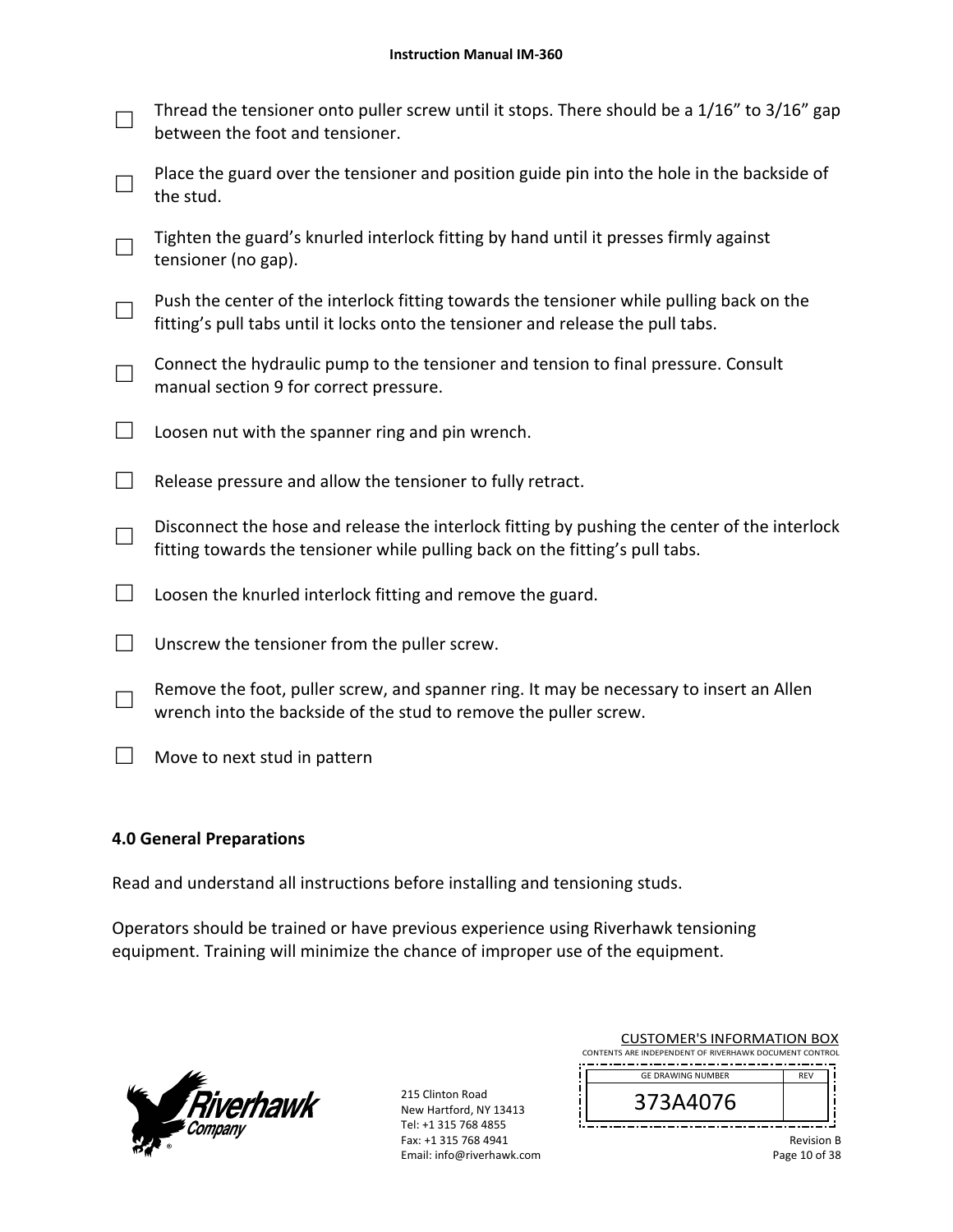The hydraulic tooling including the hydraulic hoses should be inspected prior to use. Inspection guidelines are listed in the following sub‐sections.

This equipment produces very high hydraulic pressures and very high forces. Operators must exercise caution and wear the appropriate personal protective equipment when handling and operating the hydraulic tooling.

High-pressure oil from the hydraulic pump pressurizes the tensioner which generates a very large force that actually stretches the stud. As the stud is stretched the nut lifts off the flange. The nut is then turned by hand using the supplied spanner ring. Once the nut is tight against the flange, the pressure in the tensioner is released. The hardware is now clamping the flange together.

### **4.1 Machine Preparation**

The flange to be tensioned must be fully closed prior to positioning of studs in the flanges. Turning the turbine shafts is not required, but may be useful. Also, it will be advantageous to remove as many obstructions as possible from the flange area, such as speed probes, shipping plates, and conduit.

#### **4.2 Hardware – Balance**

The studs are supplied in component balanced sets. A stud can be exchanged with another in its set without affected the overall balance of the equipment. Do not exchange a stud from one set with another stud from a different set. When shipped from Riverhawk, the studs are not assigned to any specific hole in the load coupling flange; this is optional and can be done at the installation site. The set size is determined by the relevant GE order drawing (see section 2.0).

The nuts are supplied in component balanced sets. A nut can be exchanged with another in its set without affecting the overall balance of the equipment. Do not exchange a nut from one set with another nut from a different set. When shipped from Riverhawk, the nuts are not assigned to any specific hole in the load coupling flange; this is optional and can be done at the installation site. The set size is determined by the relevant GE order drawing (see section 2.0).

A weight balance certification is supplied with each order. Store this certification in an appropriate location as it will be needed for the purchase of replacement equipment.

### **4.3 Tensioner – Care and Handling**

When not in use, the tensioner shall be maintained in a clean environment and all caps and plugs for hydraulic openings and fittings must be in place.



215 Clinton Road New Hartford, NY 13413 Tel: +1 315 768 4855 Fax: +1 315 768 4941 Email: info@riverhawk.com  $\ddot{\cdot}$ 

|                                                        |  |  |  | <b>CUSTOMER'S INFORMATION BOX</b> |  |  |
|--------------------------------------------------------|--|--|--|-----------------------------------|--|--|
| CONTENTS ARE INDEPENDENT OF RIVERHAWK DOCUMENT CONTROL |  |  |  |                                   |  |  |
|                                                        |  |  |  |                                   |  |  |

| <b>GE DRAWING NUMBER</b> |  |
|--------------------------|--|
| 3A4U/b<br>э              |  |
|                          |  |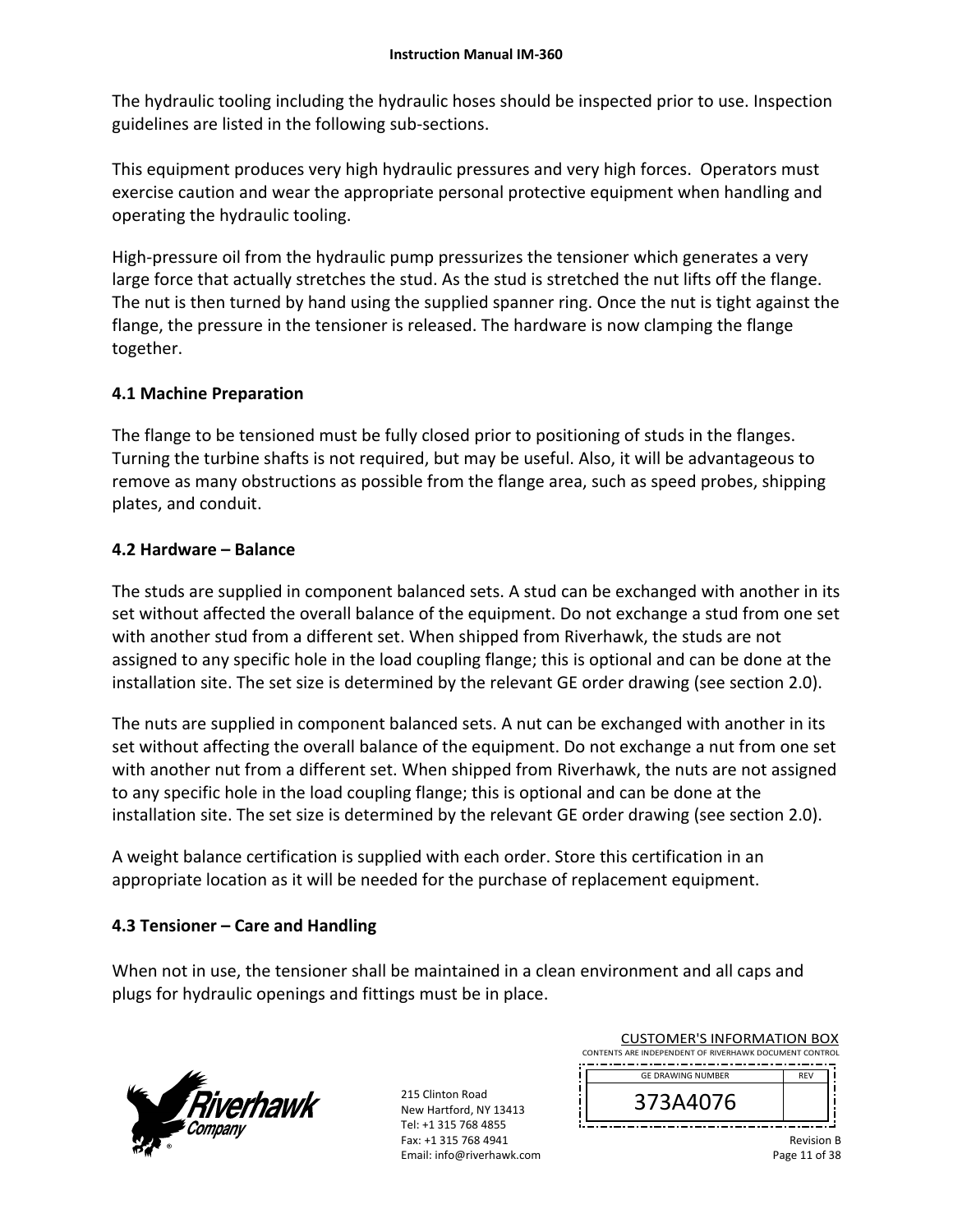Use ISO 32 grade oil.

When in use, the tensioner shall be protected from sand and grit.

See section 12 for long term storage requirements.

#### **4.4 Hand Tools**

Several hand wrenches and micrometers may be required to perform installation and measurement of the studs:

| 5/8" Wrench<br>3/4" Wrench<br>13/16" Wrench | Set of Allen Wrenches (including 1/2" & 5/8")<br>3' to 4' Breaker Bar<br>12" to 13" Micrometer or Caliper |
|---------------------------------------------|-----------------------------------------------------------------------------------------------------------|
| 4.5 Special Tools                           |                                                                                                           |
| <b>Hydraulic Tensioner Kit:</b>             | HT-6672 Hydraulic Tensioner, 3"<br>(reference GE VENDOC 101B0643)                                         |
| <b>Hydraulic Pump Kit:</b>                  | AP-6048 Air-Operated Hydraulic Pump<br>(reference GE VENDOC 269B8768)                                     |

### **CAUTION**

**Riverhawk recommends that the tensioners be returned to Riverhawk for periodic inspections. Replacement of obsolete tensioners is recommended. Functional upgrades are also recommended. The Riverhawk Service Returns Coordinator should be notified 3‐6 months prior to a planned outage to schedule an inspection service.** 

**5.0 Hardware Set Preparations**



215 Clinton Road New Hartford, NY 13413 Tel: +1 315 768 4855 Fax: +1 315 768 4941 Email: info@riverhawk.com Ţ ļ ΪI

CUSTOMER'S INFORMATION BOX CONTENTS ARE INDEPENDENT OF RIVERHAWK DOCUMENT CONTROL

| <b>GE DRAWING NUMBER</b> | <b>REV</b> |
|--------------------------|------------|
| n<br>J.                  |            |
|                          |            |

Revision B Page 12 of 38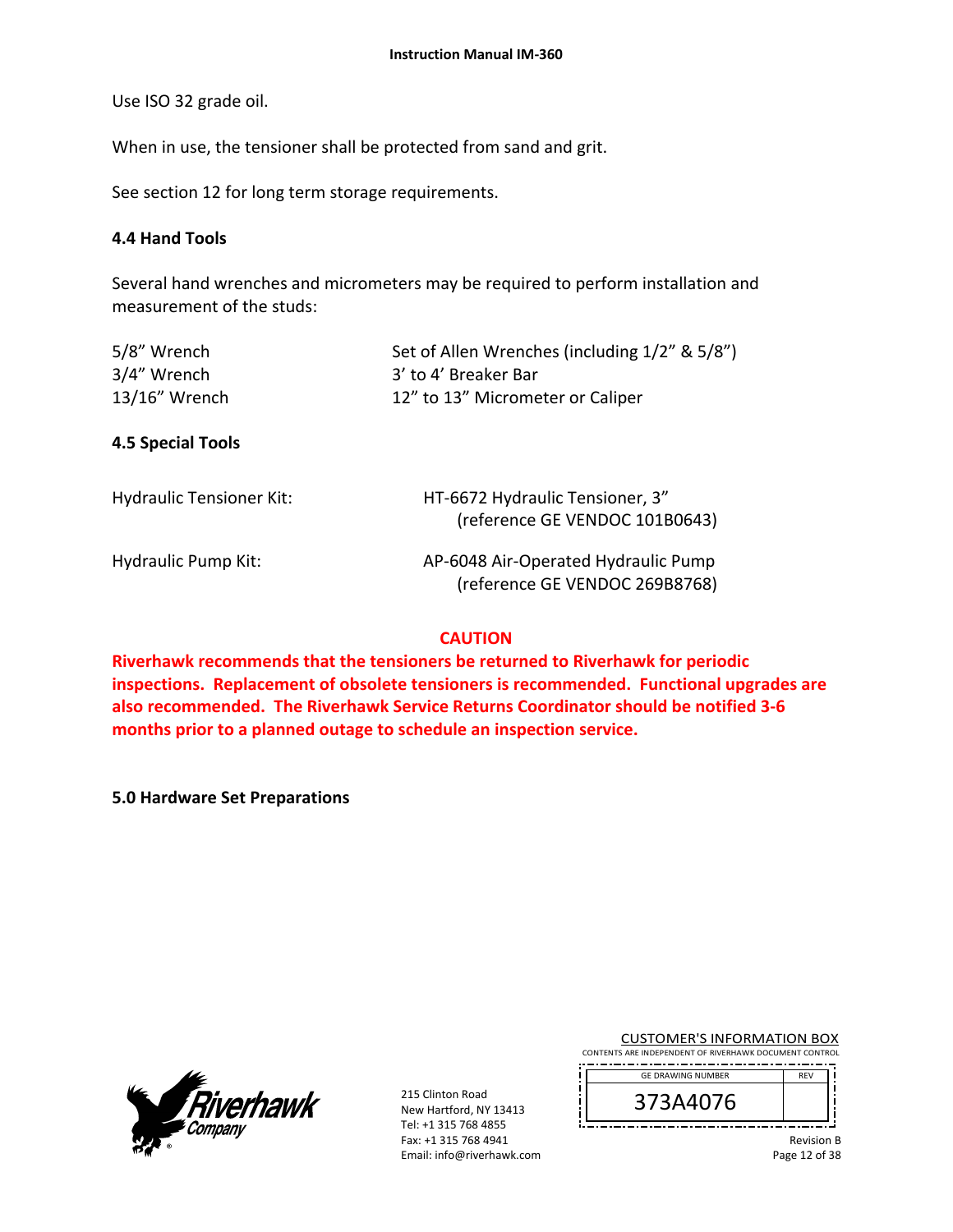#### **5.1 Nut Preparation**



**Picture 5A** ‐ Riverhawk Locknut

If there is any visible damage on a nut, do not use the part and contact the General Electric or Riverhawk Company for a replacement part. Please be prepared to supply the turbine number, weight certification, and digital photographs for evaluation.

### **5.1.1 Nut Cleaning ‐ New Installations**

For new installations, the nuts should come sealed from the factory and will need no cleaning.

#### **5.1.2 Nut Cleaning ‐ Old Installations**

Previously installed nuts require cleaning as follows: Wire brush using a petroleum‐based solvent to remove any foreign material on the threads. Clean mating faces with a petroleum based solvent to remove any foreign material.

#### **5.2 Stud Preparation**

Check the stud for any visible damage. If there is any visible damage, do not use the stud and contact the Riverhawk Company for a replacement stud. Please be prepared to supply the turbine number, weight certification, and digital photographs for evaluation.

#### **CAUTION**

**It is especially important to check the condition of the conical thread used to tension the stud. Thread damage from previous abuse can lead to failure of the stud or tensioning equipment.**



215 Clinton Road New Hartford, NY 13413 Tel: +1 315 768 4855 Fax: +1 315 768 4941 Email: info@riverhawk.com  $\begin{array}{c} \begin{array}{c} \cdot \\ \cdot \\ \cdot \end{array} \end{array}$ 

|                                                        | <b>CUSTOMER'S INFORMATION BOX</b> |  |  |        |  |
|--------------------------------------------------------|-----------------------------------|--|--|--------|--|
| CONTENTS ARE INDEPENDENT OF RIVERHAWK DOCUMENT CONTROL |                                   |  |  |        |  |
|                                                        |                                   |  |  | ______ |  |

| <b>GE DRAWING NUMBER</b> | <b>REV</b> |
|--------------------------|------------|
| 40/6                     |            |
|                          |            |

Revision B Page 13 of 38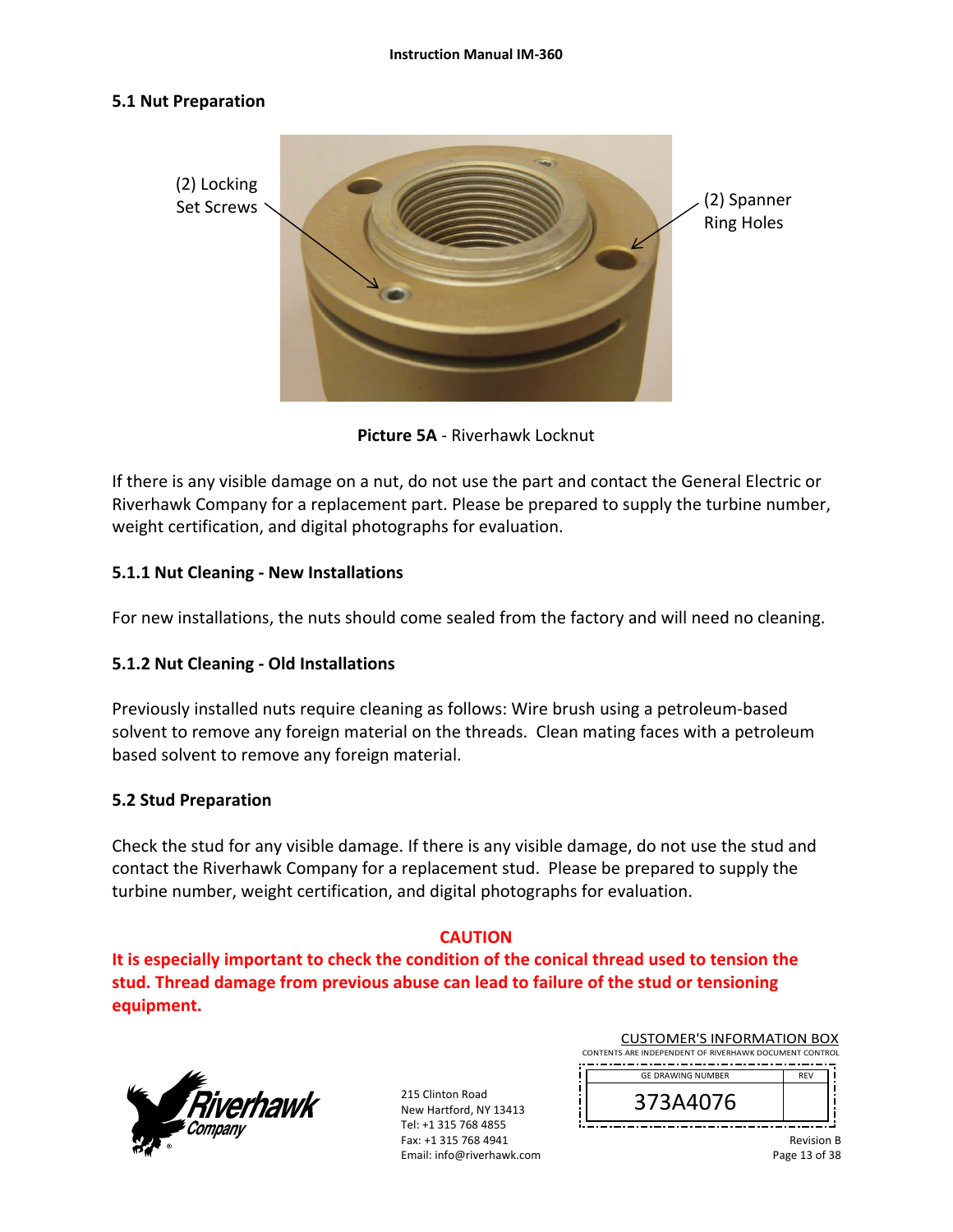The conical threads of each stud must be clean of grit and dirt before installation or removal. This ensures the proper seating of the puller screw.

# **5.2.1 Stud Cleaning ‐ New Installations**

For new installations, the studs should come sealed from the factory and will need no cleaning.

## **5.2.2 Stud Cleaning ‐ Old Installations**

Previously installed studs may require cleaning. Clean internal conical threads should have a bright and shiny appearance.

Follow instruction manual IM‐220 (GE VENDOCS 373A4025) for cleaning procedure of the conical threads on Riverhawk studs using a brass power brush. The latest revision may be obtained by contacting Riverhawk Company or thru www.riverhawk.com.



**Picture 5B ‐** Brass Power Brush

### **5.3 Stud Length Measurement**

Measure and record the initial lengths of the studs. The following suggestions will improve your results.

- **Plan to start and finish any flange in the same day.**
- **Studs and flange must be at the same temperature.**
- **Number each stud with a marker for later stretch measurement tracking.**
- **Mark the location of measurement on stud end with a permanent marker.**
- **Measure each stud to nearest 0.001 inch (.01 mm).**
- **Record each measurement on the supplied record sheets.**
- **Do not allow the measuring instruments to sit in the sun.**
- **The same person should make all measurements.**



215 Clinton Road New Hartford, NY 13413 Tel: +1 315 768 4855 Fax: +1 315 768 4941 Email: info@riverhawk.com Ţ

| <b>CUSTOMER'S INFORMATION BOX</b>                      |
|--------------------------------------------------------|
| CONTENTS ARE INDEPENDENT OF RIVERHAWK DOCUMENT CONTROL |
|                                                        |

| <b>GE DRAWING NUMBER</b> | EV. |  |
|--------------------------|-----|--|
| 76                       |     |  |
|                          |     |  |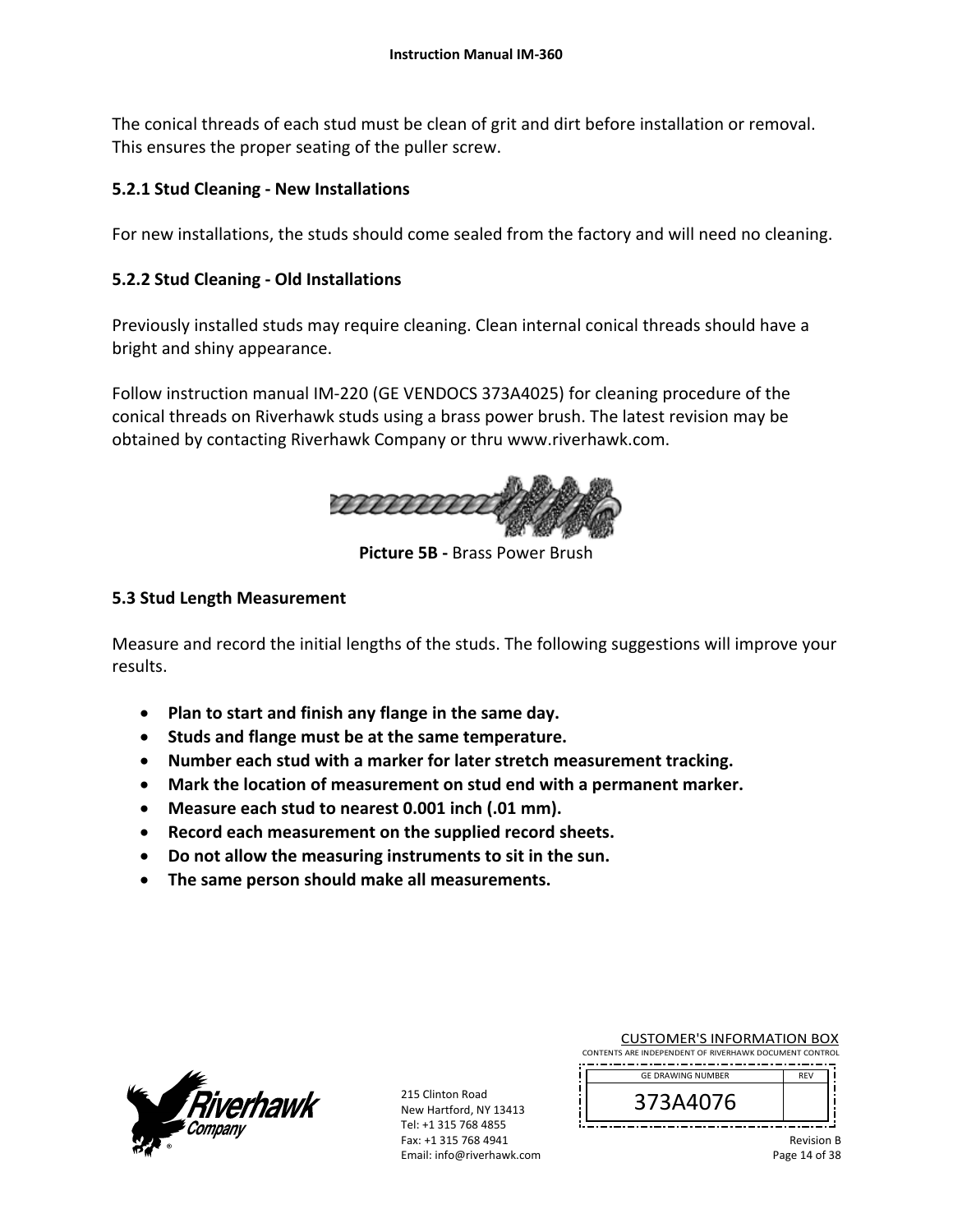### **6.0 Stud and Nut Assembly**

Refer to the hardware assembly drawing (HF‐xxxx) listed in Section 2.0 of the manual.

- 1. Assemble the cylindrical nut to the internal, conical thread end of the stud.
- 2. Lubricate the stud's threads with clean turbine oil or spray lubricant.
- 3. Lubricate the nut's threads and nut face with clean turbine oil or spray lubricant.
- 4. Slide the stud, and nut into the flange as shown in Figures 6a and 6b.
- 5. Install the other nut on the backside.



**Figure 6A** – Cross‐section View of Gas Turbine to Load Coupling Bolted Flange Connection



215 Clinton Road New Hartford, NY 13413 Tel: +1 315 768 4855 Fax: +1 315 768 4941 Email: info@riverhawk.com

j Ţ

‼

CUSTOMER'S INFORMATION BOX CONTENTS ARE INDEPENDENT OF RIVERHAWK DOCUMENT CONTROL

| <b>GE DRAWING NUMBER</b> | REV |  |
|--------------------------|-----|--|
| ,76                      |     |  |
|                          |     |  |

Revision B Page 15 of 38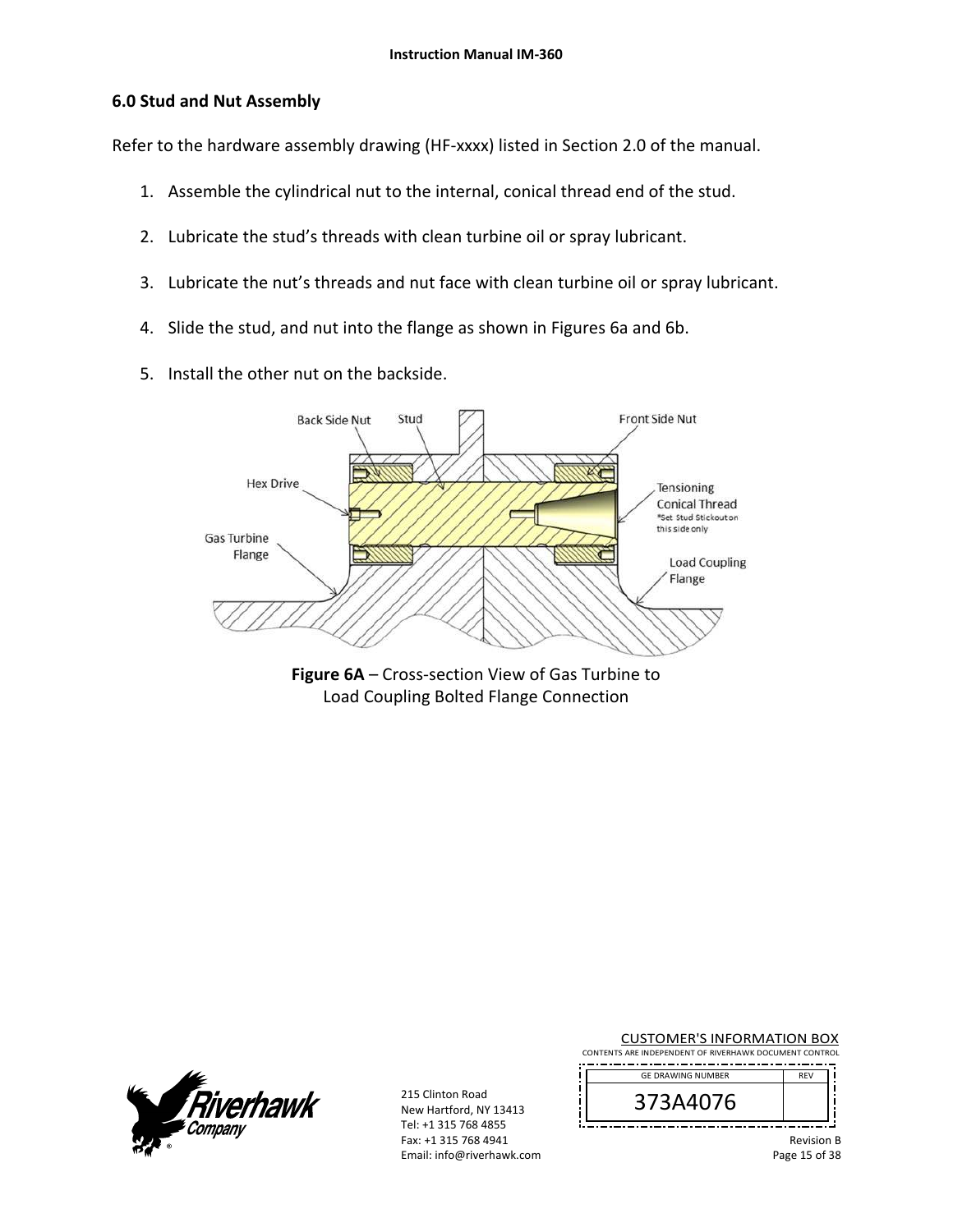#### **Instruction Manual IM‐360**



**Figure 6B** – Cross‐section View of Load Coupling to Generator Bolted Flange Connection

6. Adjust the nut/stud assembly so that the stud protrudes (or sticks out) from the face of the cylindrical nut the distance specified on the hardware drawing (HF‐xxxx). **SETTING THIS PROTRUSION OF STUD TO NUT IS CRITICAL FOR PROPER TENSIONER OPERATION.** A metal stick‐out gage is provided with the tensioner to assist the operator in setting the protrusion dimension.



**Picture 6C** – Use of Stick‐Out Gage



|                                                        |  |  |  | <b>CUSTOMER'S INFORMATION BOX</b>                                                                                   |  |  |
|--------------------------------------------------------|--|--|--|---------------------------------------------------------------------------------------------------------------------|--|--|
| CONTENTS ARE INDEPENDENT OF RIVERHAWK DOCUMENT CONTROL |  |  |  |                                                                                                                     |  |  |
|                                                        |  |  |  | and the contract of the contract of the contract of the contract of the contract of the contract of the contract of |  |  |

| <b>GE DRAWING NUMBER</b> |  |
|--------------------------|--|
| u76                      |  |
|                          |  |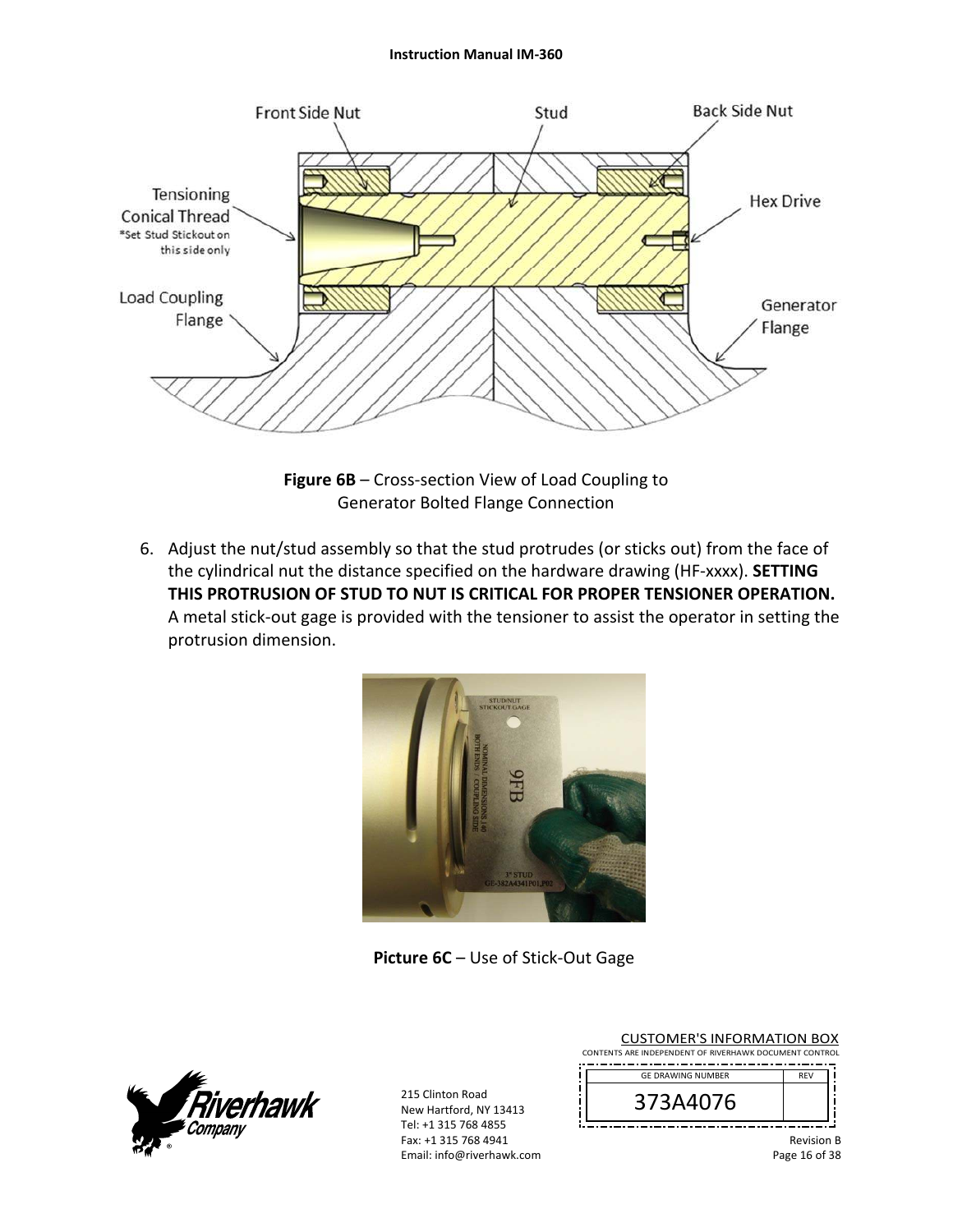#### **Instruction Manual IM‐360**





**Picture 6D** – Use of Drop Gage to measure stick‐out

**Picture 6E** – Use of Calipers to measure stick‐out

- 7. With Allen wrench in backside of stud, firmly seat backside nut using spanner ring and pin wrench.
- 8. Recheck the stud stick-out length. If the stick-out length does not match the hardware drawing, adjust the nuts as necessary.
- 9. Measure and record starting stud installation gage readings.
- **7.0 Hydraulic Tensioner Equipment Assembly**
- **7.1 Hydraulic Equipment Inspection**
- **7.1.1 Hydraulic Tensioner Inspection**

#### **CAUTION**

**Riverhawk recommends that the tensioner be returned to Riverhawk for periodic inspections. Replacement of obsolete tensioners is recommended. Functional upgrades are also recommended. The Riverhawk Service Returns Coordinator should be notified 3‐6 months prior to a planned outage to schedule an inspection service.** 

This tensioner does not require bleeding. See section 8.3

#### **WARNING**

**To avoid failure, ensure safety, and proper operation, the tensioner assembly must be installed on a stud in the flange before pressurizing the tensioner. Do not use the tensioner at any pressure unless the tool is installed on a stud in a flange.** 

Clean puller screw and check for any debris and dents.



| <b>CUSTOMER'S INFORMATION BOX</b>                      |            |  |  |  |  |
|--------------------------------------------------------|------------|--|--|--|--|
| CONTENTS ARE INDEPENDENT OF RIVERHAWK DOCUMENT CONTROL |            |  |  |  |  |
| <b>GE DRAWING NUMBER</b>                               | <b>RFV</b> |  |  |  |  |
| 373A4076                                               |            |  |  |  |  |

| <b>GE DRAWING NUMBER</b> |  |
|--------------------------|--|
| u z p                    |  |
|                          |  |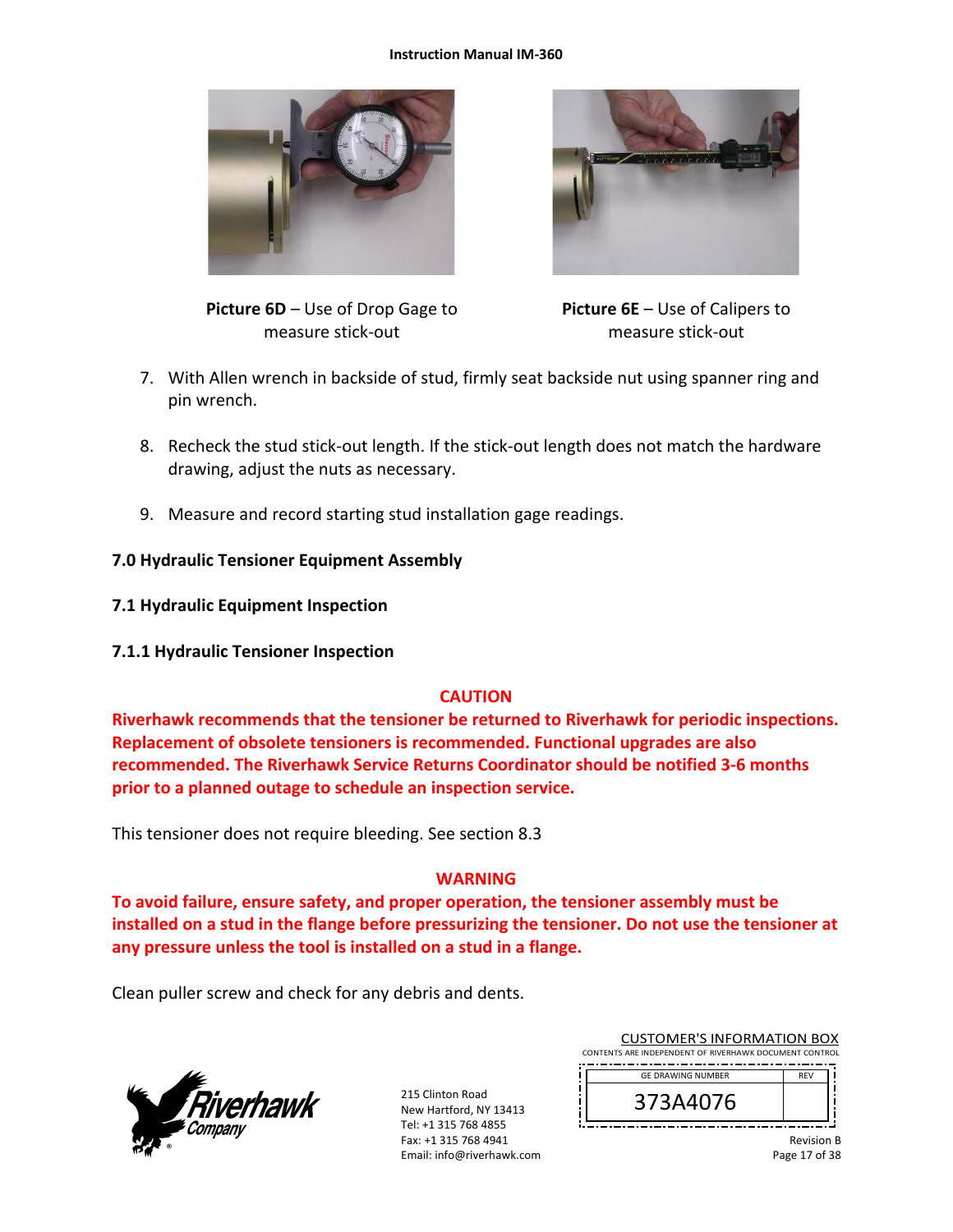Inspect the tensioner guard for any signs of damage including cracked welds. Any guards modified in the field should be replaced. Bent guards should be replaced. Also, be sure the rubber pad is in place on the back side guard, if missing, replace.

Inspect the outside of the tensioner for discoloration patterns that may indicate submersion and internal damage.

Perform an inventory of the loose equipment supplied with the tensioner. An inventory list is provided on the tensioner's technical drawing (Riverhawk HT‐xxxx listed in section 2.0 and 4.5). Replacement parts are available from Riverhawk.

### **7.1.1.1 Hydraulic Tensioner's Burst Disc Replacement**

The hydraulic tensioner's burst disc is a key element in the overall safe use of the hydraulic tensioner. The burst disc's location is shown on the tensioner's technical drawing (Riverhawk HT‐xxxx listed in section 2.0 and 4.5).

Each tensioner is shipped from our factory with one burst disc already installed in the tensioner and with another spare disc for field replacement. Extra burst discs are available from Riverhawk for replacement purposes.

To replace a damaged burst disc refer to Riverhawk instruction manual IM‐363 (GE VENDOC 373A4077). The latest revision may be obtained by contacting Riverhawk Company or thru www.riverhawk.com.

#### **Warning**

**A damaged burst disc must be replaced with a burst disc of the same design and pressure rating. Do not substitute a damaged burst disc with a different disc type, a different pressure rating, or a foreign object.**

#### **7.1.2 Hydraulic Pump Kit Inspection**

Refer to the Hydraulic Pump Kit Instruction Manual, IM‐293 (GE VENDOC 373A4058). The latest revision may be obtained by contacting Riverhawk Company or thru www.riverhawk.com.



215 Clinton Road New Hartford, NY 13413 Tel: +1 315 768 4855 Fax: +1 315 768 4941 Email: info@riverhawk.com

CUSTOMER'S INFORMATION BOX CONTENTS ARE INDEPENDENT OF RIVERHAWK DOCUMENT CONTROL ------------------------------------

| <b>GE DRAWING NUMBER</b> | רו |  |
|--------------------------|----|--|
| 40/6                     |    |  |
|                          |    |  |

Revision B Page 18 of 38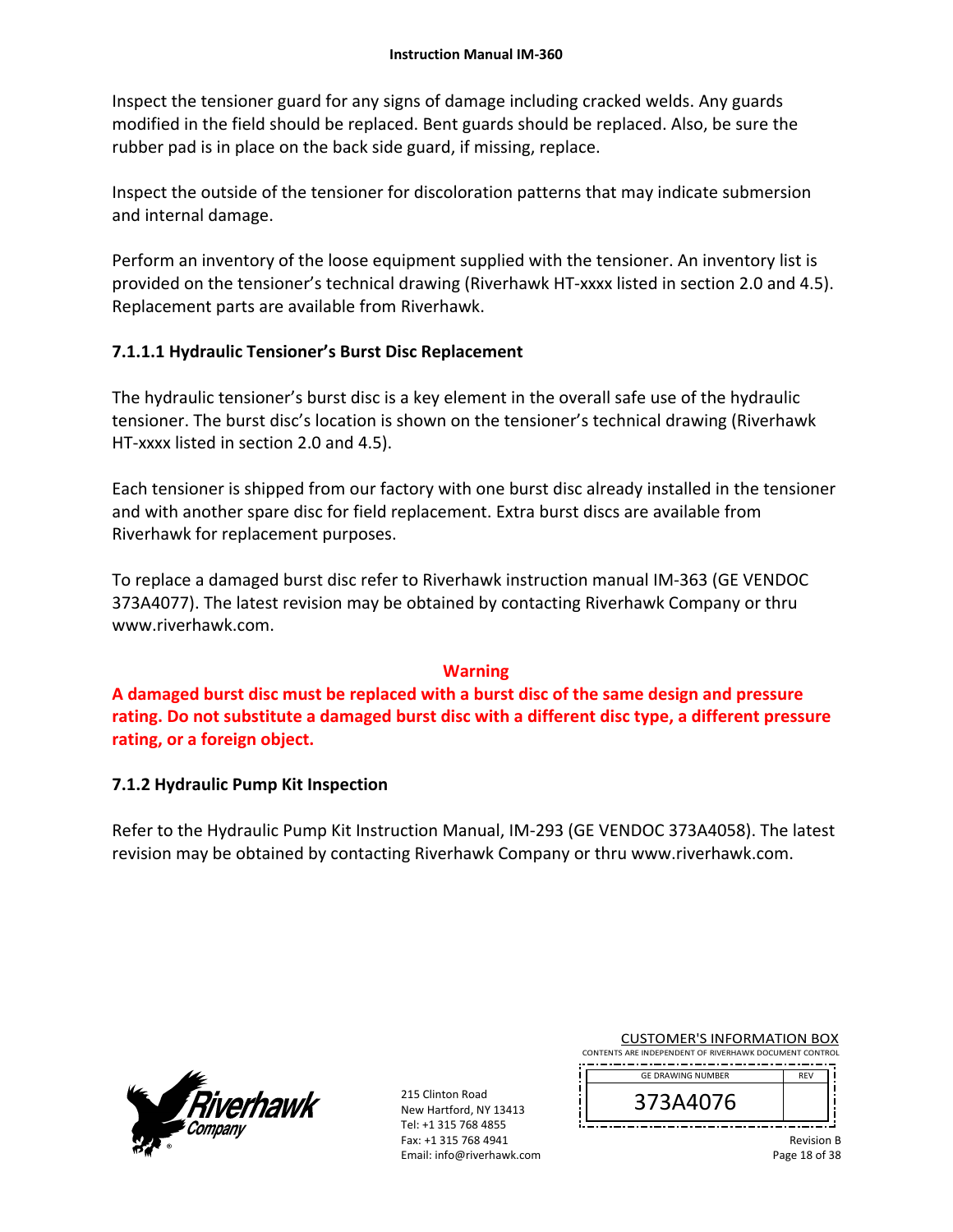### **7.2 The 3/8" High Pressure Fitting Assembly**



The Riverhawk hydraulic hose may use a 3/8" High Pressure Fitting to connect to a tensioner. The hose connector is made from a three piece assembly: a gland nut, a collar, and a 3/8" tube or 3/8" hose end. (See Illustration 1)

To assembly the fitting, slide the gland nut over the 3/8" tube or 3/8" hose end. Turn the collar counter‐clockwise (**left hand** thread) on to the tube or hose end as shown in Illustration 1.

The collar should be placed .250" (6.4 mm) from the tip of the cone. (See Illustration 2) It may be necessary to adjust this collar with a set of vise‐ grip pliers. Be careful to not strip the threads off the tube or hose end.

Slide the gland nut down over the collar. (See Illustration 3) Insert the 3/8" tube or 3/8" hose end into tensioner or hydraulic pump. While firmly holding the tube or hose end to stop it from rotating, turn the gland nut clockwise (**right hand** thread) and torque the gland nut to 50 FT‐LBS (68 N‐m).

#### Tips:

- **Make sure all parts are clean and free from** debris.
- Protect the cone on the end of the 3/8" tube or 3/8" hose end from scratches as this is the sealing surface.
- Replace red plastic caps when finished to protect the threads and cone.



215 Clinton Road New Hartford, NY 13413 Tel: +1 315 768 4855 Fax: +1 315 768 4941 Email: info@riverhawk.com

| CONTENTS ARE INDEPENDENT OF RIVERHAWK DOCUMENT CONTROL |            |  |  |  |
|--------------------------------------------------------|------------|--|--|--|
| <b>GE DRAWING NUMBER</b>                               | <b>RFV</b> |  |  |  |
| 373A4076                                               |            |  |  |  |

CUSTOMER'S INFORMATION BOX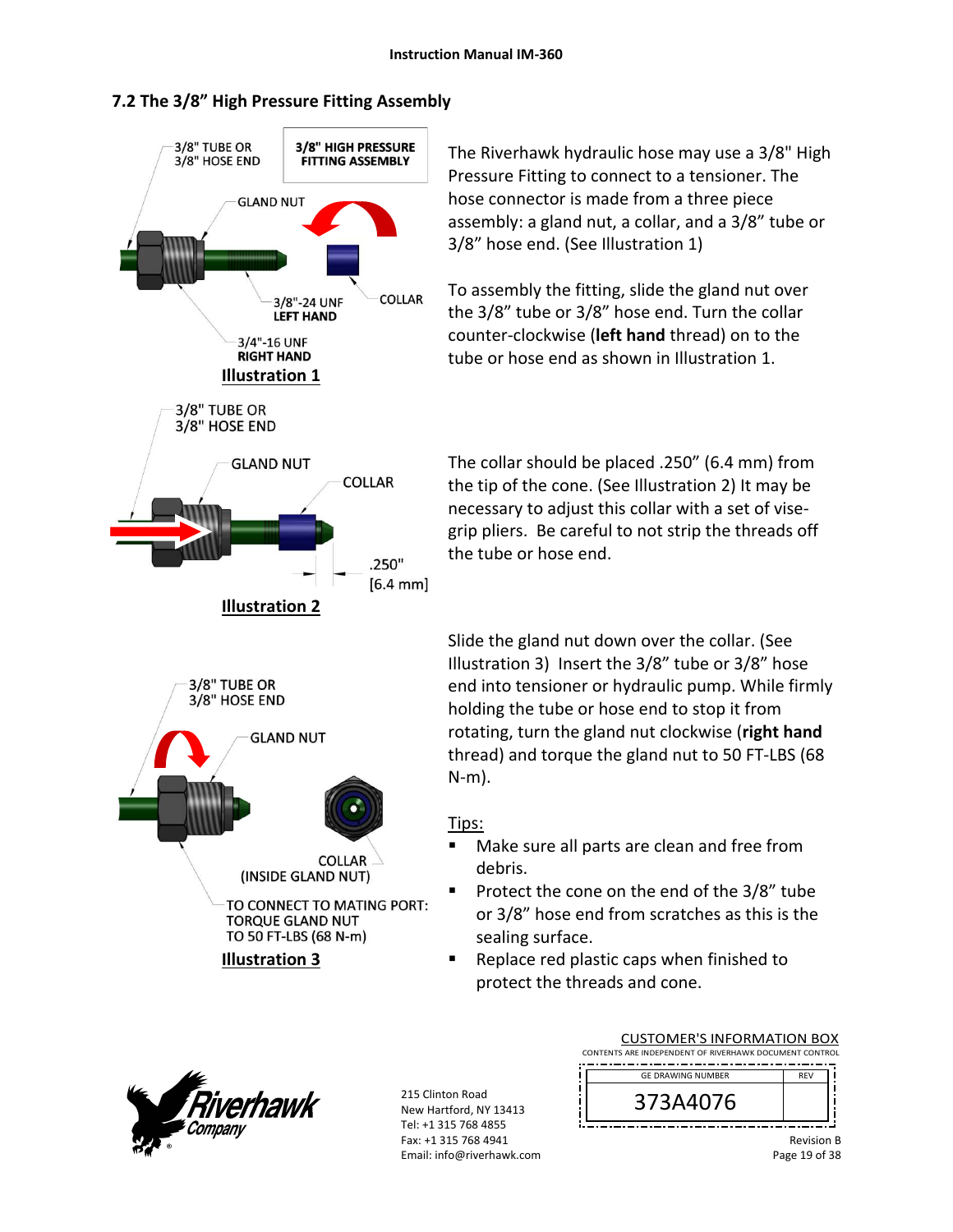### **8.0 Assembly of Tensioner on a Stud**

The tensioner used in this application can be identified by its ORANGE safety guard. If the tensioner's safety guard is YELLOW, a different set of instructions are required. Consult the Riverhawk factory for assistance.

### **8.1 Handling of the Tensioner**

The tensioner used in this application is designed to require no special lifting instructions. Do not drop any part of the tensioner on the operator or other nearby personnel.

#### **8.2 Kit Assembly**

Connect the hydraulic hose from the hydraulic pump to the tensioner.

Refer to the hardware assembly drawing (HF-xxxx) listed in Section 2.0 of this manual and the tensioner assembly drawing (HT‐xxxx) listed in Section 4.5 of this manual to determine how the tensioner must be assembled on the load coupling for its correct operation.



### **Picture 8A** – Features of the Hydraulic Tensioner HT‐6672



215 Clinton Road New Hartford, NY 13413 Tel: +1 315 768 4855 Fax: +1 315 768 4941 Email: info@riverhawk.com  $\mathbf{I}$ 

 $\mathbf{I}$ 

| <b>CUSTOMER'S INFORMATION BOX</b>                      |            |  |
|--------------------------------------------------------|------------|--|
| CONTENTS ARE INDEPENDENT OF RIVERHAWK DOCUMENT CONTROL |            |  |
| <b>GE DRAWING NUMBER</b>                               | <b>REV</b> |  |

| <b>UL DIVAWING NONIDER</b> | $\cdots$ |  |
|----------------------------|----------|--|
| <b>JH4U/D</b>              |          |  |
| --                         |          |  |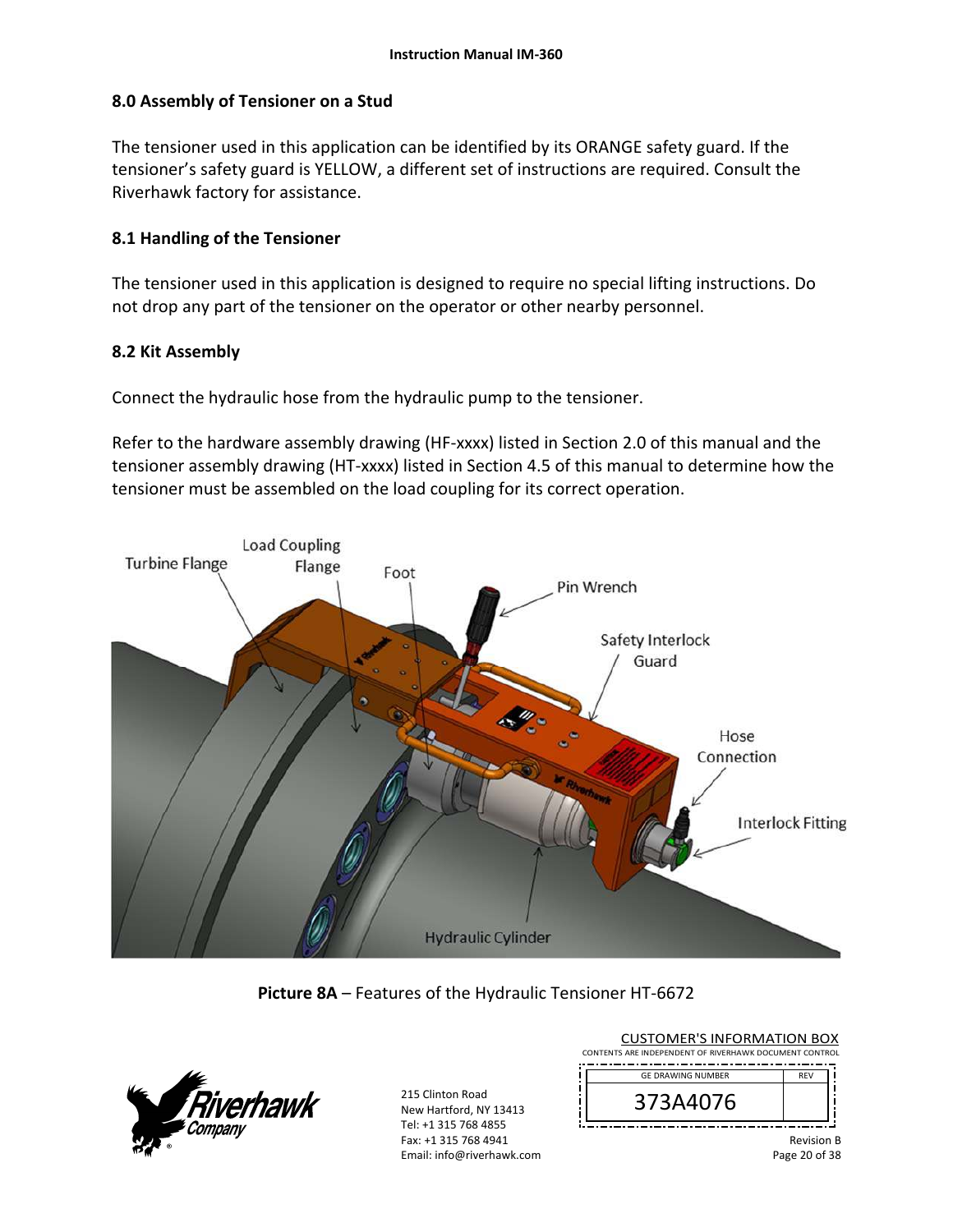#### **Instruction Manual IM‐360**



**Figure 8B** – Cutaway view of Hydraulic Tensioner HT‐6672

**Note: Before threading the puller screw into the stud, carefully check the cleanliness of both the stud's and the puller screw's conical threads. Apply a light coat of clean turbine oil or a spray lubricant to the puller screw. Do not use "Never Seize" on the conical threads. This procedure will ease assembly and assure positive mating of the threads before tightening.** 

Assembly sequence is as follows:

- 1. Open the hydraulic return valve on the pump to allow hydraulic fluid to be pushed back from the puller tool into the pump reservoir. (This is automatic on the air‐operated hydraulic pump)
- 2. Place the spanner ring on the nut.
- 3. Insert the puller screw into the tapered thread of the stud and hand tighten. **Be sure not to cross‐thread the puller screw.** Some cases may require the use of the GT‐6516 puller screw shim kit to ease removal of puller screw after tensioning. Follow instruction manual IM‐336 (GE VENDOCS 373A4074) for use of puller screw shim kit.
- 4. Using an Allen wrench, tighten the puller screw and then back off the puller screw 1/2 a turn.
- 5. Retighten the puller screw by hand until it is fully inserted. **DO NOT BACK OFF THE PULLER SCREW.**



| <b>CUSTOMER'S INFORMATION BOX</b>                      |            |  |
|--------------------------------------------------------|------------|--|
| CONTENTS ARE INDEPENDENT OF RIVERHAWK DOCUMENT CONTROL |            |  |
| <b>GE DRAWING NUMBER</b>                               | <b>RFV</b> |  |
|                                                        |            |  |

| $U$ $U$ $U$ $\rightarrow$ $V$ $\rightarrow$ $V$ $\rightarrow$ $V$ $\rightarrow$ $V$ $\rightarrow$ $V$ |  |
|-------------------------------------------------------------------------------------------------------|--|
| <b>14076</b>                                                                                          |  |
| . .<br>--<br>--<br>--<br>- -<br>--<br>.                                                               |  |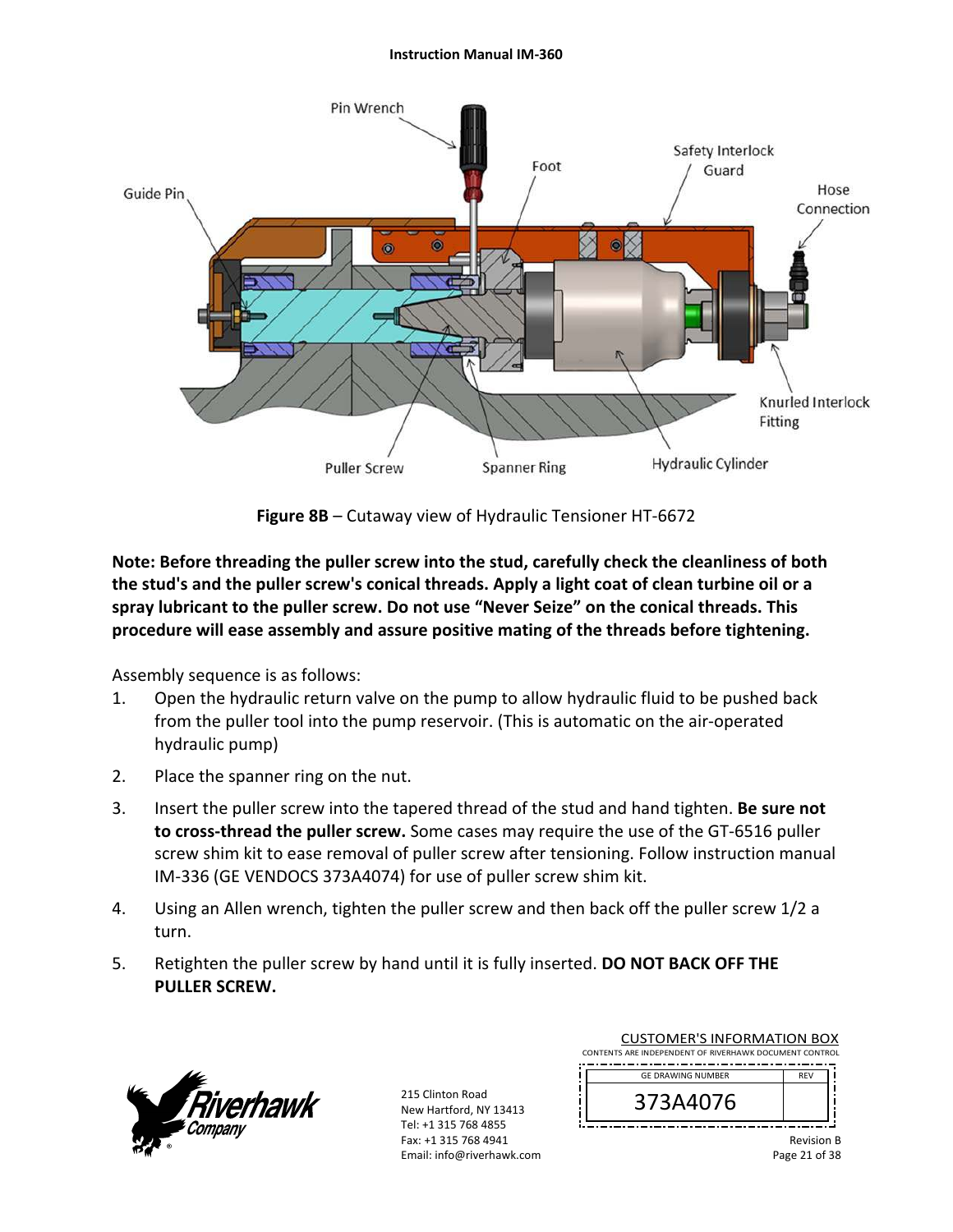- 6. Place the foot over the puller screw and orientate it into position.
- 7. Thread the tensioner onto the puller screw until it stops. Please note that the internal stop inside the tensioner will cause a gap in between the foot and tensioner. The gap should be 1/16"[1.6mm] to 3/16"[4.8mm]. **DO NOT ATTEMPT TO TIGHTEN THE TENSIONER AGAINST THE FOOT.**
- 8. Place the guard over the tensioner and position the guide pin into the hole in the backside of the stud.
- 9. Tighten the knurled interlock fitting by hand until it firmly presses against the tensioner. There should be no gap between the tensioner the interlock fitting.
- 10. Activate the custom connector from the rear of guard by pushing on the center with your thumb and pulling the tabs with your fore finger and middle finger. Push the assembly forward until it locks into the tensioner. Release fingers from the tabs and then remove thumb, Ensure connection is firmly engaged or else the tensioner will not be connected to the pump.



**Picture 8E** ‐ Activation of the safety interlock

11. Connect the hydraulic pump to the tensioner. The tensioner should now be completely assembled and ready for use.

### **8.3 Bleeding Hydraulic System**

Bleeding of the hydraulic system is not necessary with this tensioner design.



215 Clinton Road New Hartford, NY 13413 Tel: +1 315 768 4855 Fax: +1 315 768 4941 Email: info@riverhawk.com

| CONTENTS ARE INDEPENDENT OF RIVERHAWK DOCUMENT CONTROL |            |  |  |  |
|--------------------------------------------------------|------------|--|--|--|
| <b>GE DRAWING NUMBER</b>                               | <b>RFV</b> |  |  |  |
| 3A4076                                                 |            |  |  |  |

CUSTOMER'S INFORMATION BOX

Revision B Page 22 of 38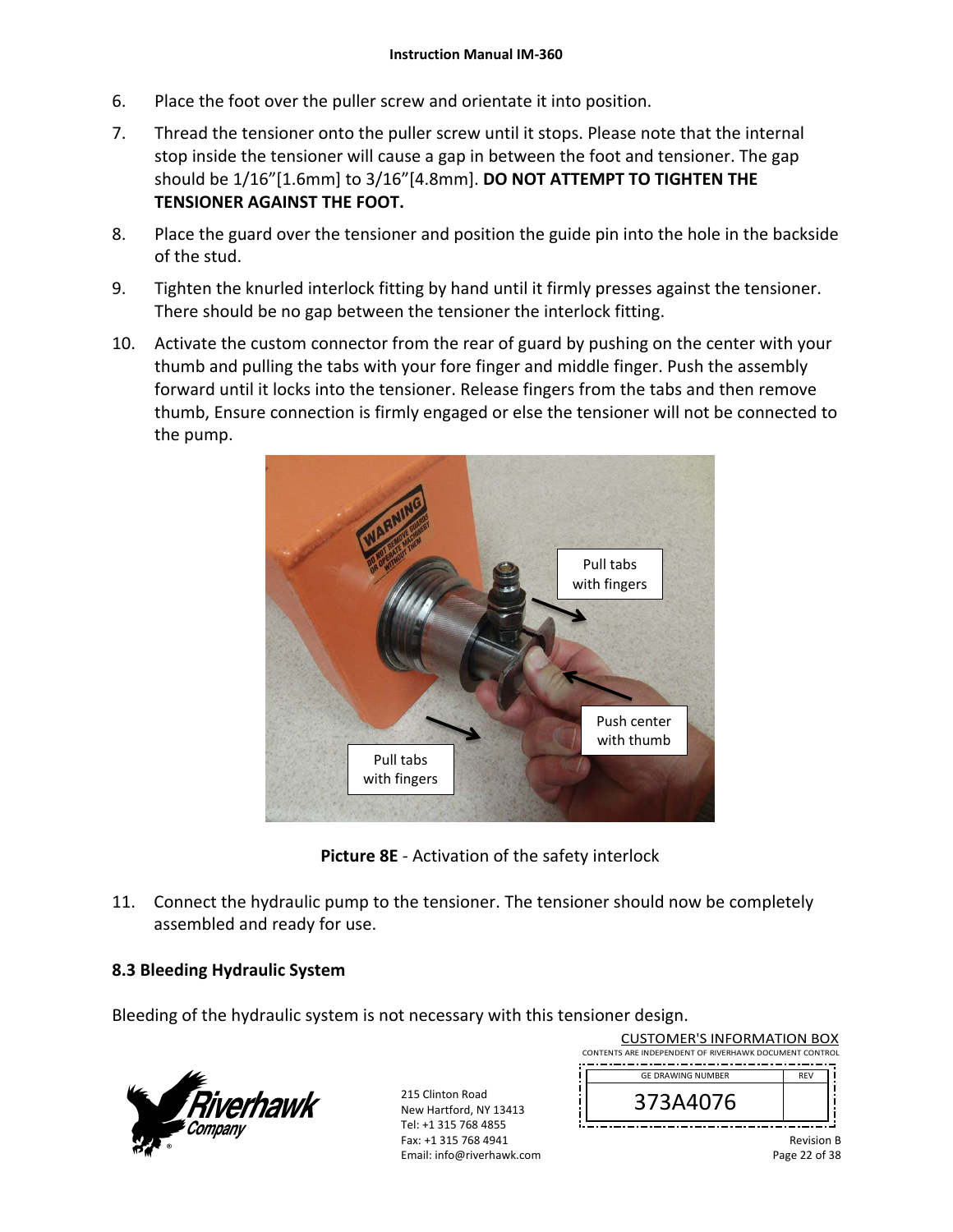### **9.0 Stud Tensioning**

The studs will be tensioned in two steps, at 50% pressure and at final pressure. Follow the tensioning sequence for each flange joint as defined on the record sheets found at the end of this manual.

### **9.1 Tensioning at 50% pressure**

After the tensioner is properly installed apply hydraulic pressure to the tool. Bring the pressure to the 50% level in accordance with the following table.

#### **WARNING**

**The safety cage must be in place at all times. Keep hands out of designated areas at all times when the tensioner is pressurized otherwise personal injury can occur.** 

### **CAUTION**

**Before threading the puller screw into the stud, carefully check the cleanliness of both the stud's and the puller screw's conical threads. Apply a light coat of clean turbine oil or a spray lubricant to the puller screw. This procedure will ease assembly and assure positive mating of the threads before tightening. Do not use "Never Seize" on the conical threads.** 

#### **CAUTION**

**Do not exceed the maximum pressure marked on the tensioner. Excessive pressure can damage the stud and puller screw.** 

#### **CAUTION**

**Do not tighten the nut while the tool is coming up to pressure; wait until pressure is achieved before attempting to tighten the nut with the spanner ring. If the tool is not properly installed, the tool could jump off the stud while coming up to pressure.** 

| <b>Flange Position</b> | <b>Stud Size</b> | 50% Pressure | 50% Stretch    |
|------------------------|------------------|--------------|----------------|
| Gas Turbine to Load    | 3"               | 13000 psi    | Do not measure |
| Coupling               | $[76$ mm]        | [900 bar]    | Do not use     |
| Load Coupling to       | 3"               | 13000 psi    | Do not measure |
| Generator              | $[76$ mm]        | [900 bar]    | Do not use     |



215 Clinton Road New Hartford, NY 13413 Tel: +1 315 768 4855 Fax: +1 315 768 4941 Email: info@riverhawk.com  $\begin{array}{c} \hline \end{array}$ Ĩ  $\mathbf{I}$ 

|                                                        |  |  | <b>CUSTOMER'S INFORMATION BOX</b> |  |
|--------------------------------------------------------|--|--|-----------------------------------|--|
| CONTENTS ARE INDEPENDENT OF RIVERHAWK DOCUMENT CONTROL |  |  |                                   |  |
|                                                        |  |  |                                   |  |

| <b>GE DRAWING NUMBER</b> |  |
|--------------------------|--|
| b                        |  |
|                          |  |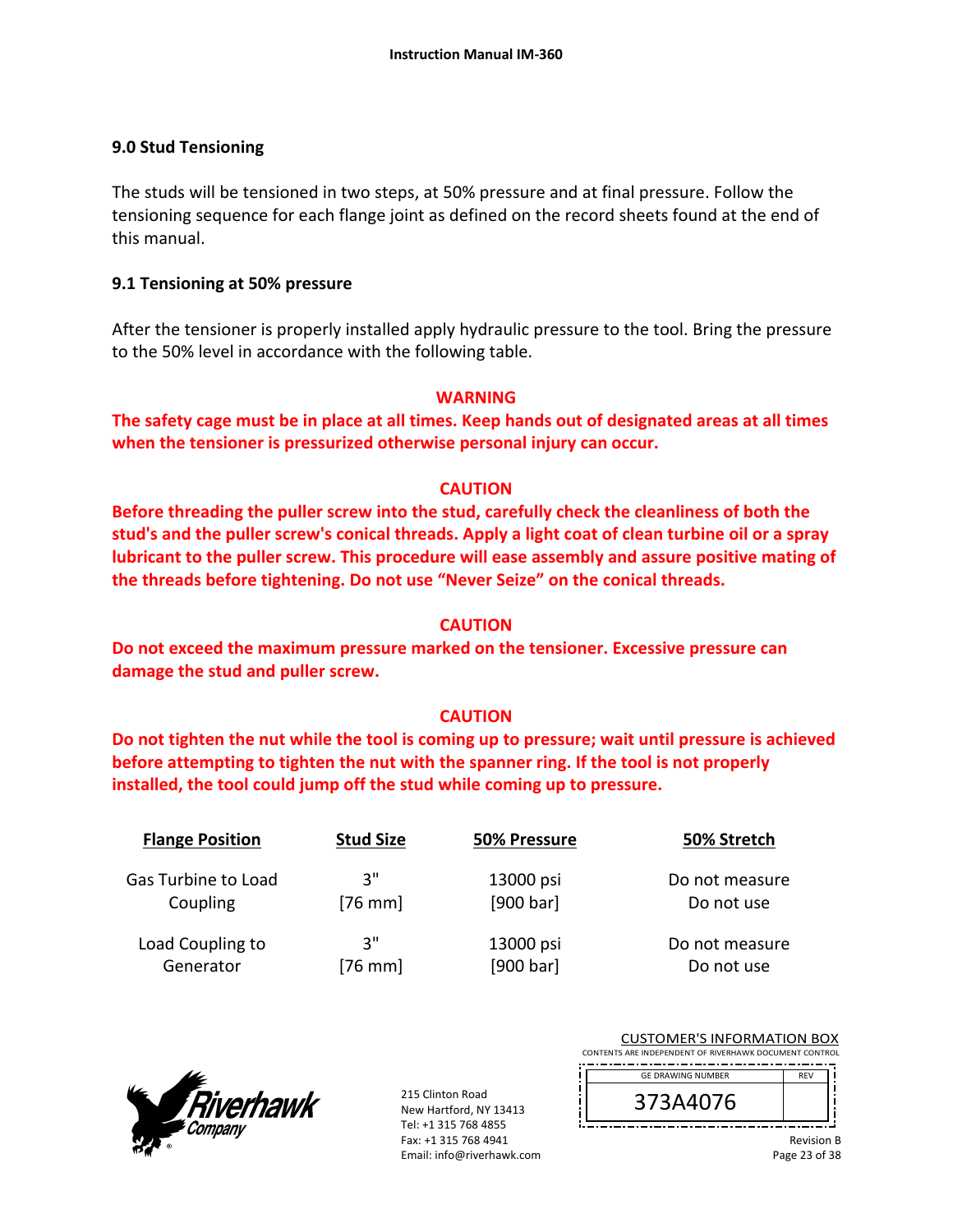Firmly tighten the cylindrical nuts with approximately 20 ft∙lbs [27 N∙m] of torque using the pin wrench and spanner ring.

## **9.2 Removing the Tensioner from an Installed Stud**

The tensioner removal is accomplished by the follows steps:

- 1. Release the hydraulic pressure by either releasing the hand switch on the AP‐6048 Pump Kit or by opening the valve on the Manual Pump Kit and leave the valve open.
- 2. Unscrew the knurled interlock fitting at the end of the guard and remove the guard from the tensioner.
- 3. Unscrew the tensioner from puller screw.
- 4. Remove the foot from the puller screw.
- 5. Unscrew the puller screw using an Allen wrench. Tapping the Allen wrench with a hammer or the use of a 3-4' breaker bar may be necessary to loosen the puller screw. Do not use an impact wrench as this can damage the puller screw. (see note below)
- 6. Remove the spanner ring from the nut.
- 7. Move the tool to the next bolt hole following the tensioning pattern from the stretched record sheets at the end of this manual.

**Note**: If unable to remove puller screw from tensioned stud, reassemble tensioner onto stud and remove tension from stud returning it to its original unloaded state. Follow instruction manual IM‐336 (GE VENDOCS 373A4074) for procedure to tension studs using GT‐6516 puller screw installation shims. The latest revision may be obtained by contacting Riverhawk Company or thru www.riverhawk.com.

### **9.3 Tensioning at Final Pressure**

Repeat the pulling and tightening procedure stated above at full pressure. After all of the studs have been tensioned, measure the final stud length. The final pressure and required stretch values are listed in the following table.

#### **WARNING**

**The safety cage must be in place at all times. Keep hands out of designated areas at all times when the tensioner is pressurized otherwise personal injury can occur.** 

### **CAUTION**

**Before threading the puller screw into the stud, carefully check the cleanliness of both the stud's and the puller screw's conical threads. Apply a light coat of clean turbine oil or a spray lubricant to the puller screw. This procedure will ease assembly and assure positive mating of the threads before tightening. Do not use "Never Seize" on the conical threads.** 



215 Clinton Road New Hartford, NY 13413 Tel: +1 315 768 4855 Fax: +1 315 768 4941 Email: info@riverhawk.com  $\ddot{\cdot}$ 

| <b>CUSTOMER'S INFORMATION BOX</b>                      |
|--------------------------------------------------------|
| CONTENTS ARE INDEPENDENT OF RIVERHAWK DOCUMENT CONTROL |
|                                                        |

| <b>GE DRAWING NUMBER</b> | F١ |  |
|--------------------------|----|--|
| ס נ                      |    |  |
|                          |    |  |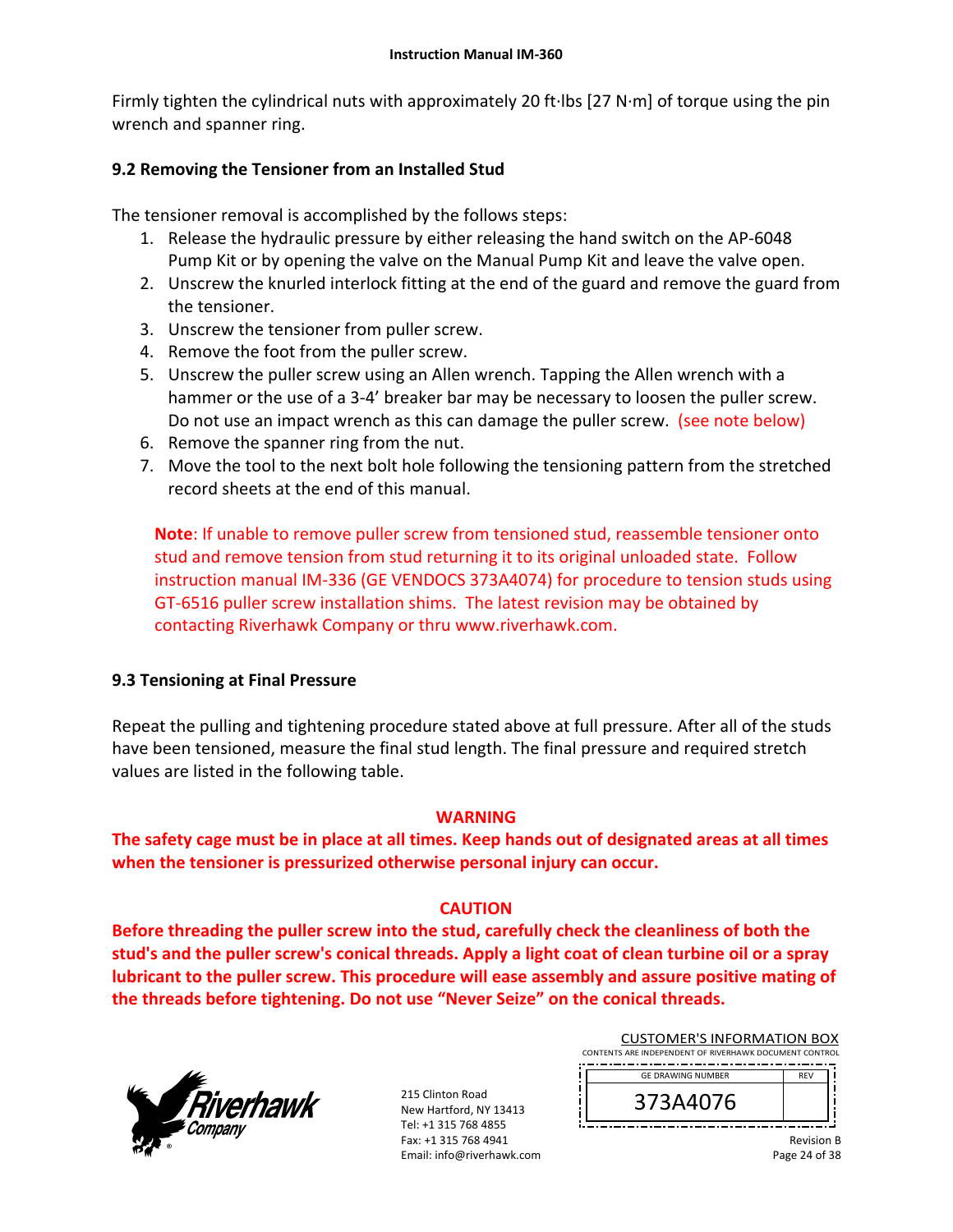### **CAUTION**

**Do not exceed the maximum pressure marked on the tensioner. Excessive pressure can damage the stud and puller screw.** 

## **CAUTION**

**Do not tighten the nut while the tool is coming up to pressure; wait until pressure is achieved before attempting to tighten the nut with the spanner ring. If the tool is not properly installed, the tool could jump off the stud while coming up to pressure.**

| <b>Flange Position</b> | <b>Stud Size</b> | <b>Final Pressure</b> | <b>Final Stretch</b>  |
|------------------------|------------------|-----------------------|-----------------------|
| Gas Turbine to Load    | יי 3             | 25,000 psi            | $0.020" - 0.023"$     |
| Coupling               | $[76$ mm]        | $[1725 \text{ bar}]$  | $[0.51$ mm - 0.58 mm] |
| Load Coupling to       | 3"               | 25,000 psi            | $0.020" - 0.023"$     |
| Generator              | [76 mm]          | $[1725 \text{ bar}]$  | $[0.51$ mm - 0.58 mm] |

Firmly tighten the cylindrical nuts with approximately 20 ft∙lbs [27 N∙m] of torque using the pin wrench and spanner ring.

Failure to achieve the correct final stretch values will result in an incorrectly tensioned stud.

Incorrect stretch values can be corrected by uninstalling some or all of the selected studs. Re‐ measure the initial length of the studs and repeat the installation instructions studs. Excessive stretch variations can also be corrected by the same method.

Have final stretch values approved by the supervisor responsible for the installation.



215 Clinton Road New Hartford, NY 13413 Tel: +1 315 768 4855 Fax: +1 315 768 4941 Email: info@riverhawk.com į

i IJ

CUSTOMER'S INFORMATION BOX CONTENTS ARE INDEPENDENT OF RIVERHAWK DOCUMENT CONTROL

| <b>GE DRAWING NUMBER</b> | <b>RFV</b> |  |
|--------------------------|------------|--|
| 70                       |            |  |
|                          |            |  |

Revision B Page 25 of 38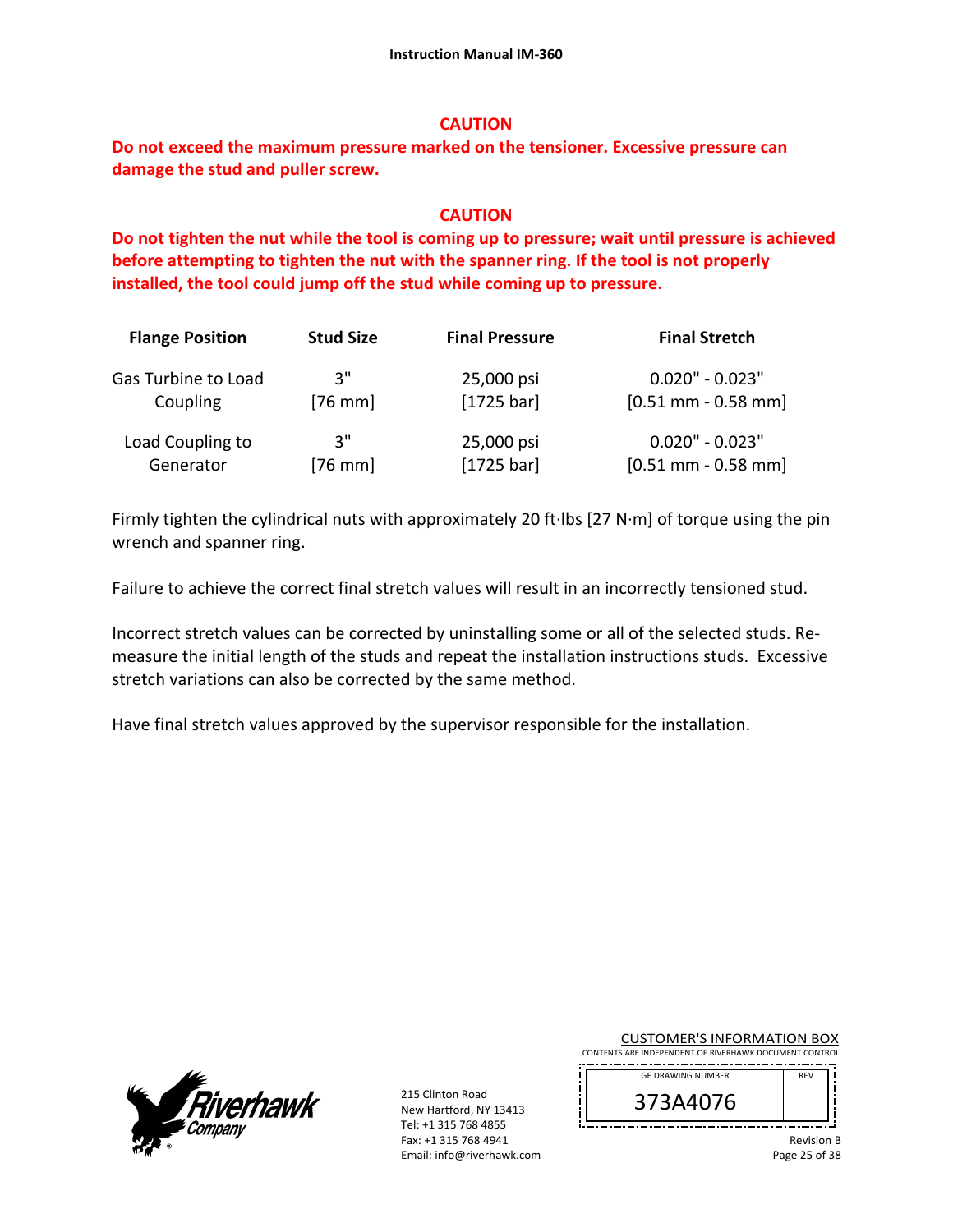### **10.0 Thread Locking and Windage Plug Installation**



**Picture 10A** ‐ Riverhawk Locknut

Mechanical lock nuts have two set screws located in the top face. Before threading the nut onto the stud, check to be certain the set screws are free to turn. Once the nut is seated torque the set screws to the values specified in the following table. When seated and torqued to the values specified, the load created by the set screw displaces the thread of the nut in the area of the web thereby creating the desired locking action.

| <b>Stud Size</b> | <b>Set Screw Size</b> | <b>Torque</b>                                        |
|------------------|-----------------------|------------------------------------------------------|
| ່ ?"<br>$[76$ mm | $3/8$ "-24 UN         | $200$ in lbs - 250 in lbs<br>$[22.6 N·m - 28.2 N·m]$ |

#### **10.2 Windage Plug Installation**

Refer to the hardware assembly drawing (HF-xxxx) listed in Section 2.0 of this manual to determine if windage plugs are required for the installation.



215 Clinton Road New Hartford, NY 13413 Tel: +1 315 768 4855 Fax: +1 315 768 4941 Email: info@riverhawk.com Ţ i

| <b>CUSTOMER'S INFORMATION BOX</b>                      |
|--------------------------------------------------------|
| CONTENTS ARE INDEPENDENT OF RIVERHAWK DOCUMENT CONTROL |
|                                                        |

| <b>GE DRAWING NUMBER</b> | <b>RFV</b> |
|--------------------------|------------|
| 3A4U/6<br>Э              |            |
|                          |            |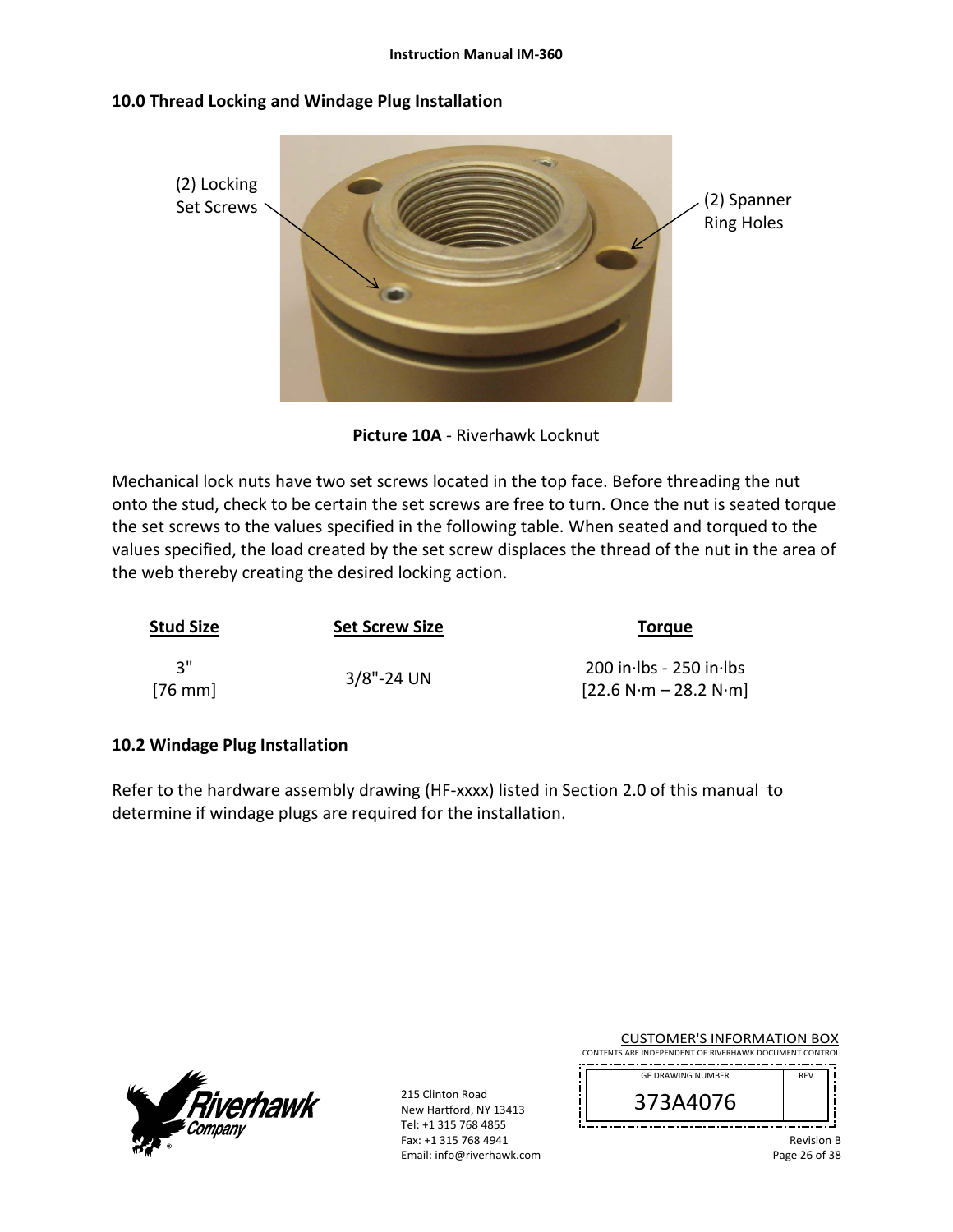#### **Instruction Manual IM‐360**



**Figure 2** – Windage Plug Installation

Tools Required:

 Torque Wrench. 1/2" Allen Driver for Windage plug. 1/8" Allen Driver for set screws.

- 1. Be sure internal threads in stud are clean and free from oil.
- 2. Insert Windage Plug Fully, Tighten to 200‐250 in‐lbs (22.6‐28.2 Nm) Torque
- 3. Tighten Set Screws to 80‐90 in‐lbs (3‐4 Nm) Torque
- 4. Caution Plug must rest a minimum of .12" (3 mm) below the face of the stud

Follow instruction manual IM‐157 (GE VENDOCS 373A4023) for installation procedure for the conical threads windage/balance plugs on Riverhawk studs. The latest revision may be obtained by contacting Riverhawk Company or thru www.riverhawk.com.

#### **11.0 Stud and Nut Removal**



215 Clinton Road New Hartford, NY 13413 Tel: +1 315 768 4855 Fax: +1 315 768 4941 Email: info@riverhawk.com

Ţ

CUSTOMER'S INFORMATION BOX CONTENTS ARE INDEPENDENT OF RIVERHAWK DOCUMENT CONTROL ------------------------------------

| <b>GE DRAWING NUMBER</b> |  |
|--------------------------|--|
| u76                      |  |
|                          |  |

Revision B Page 27 of 38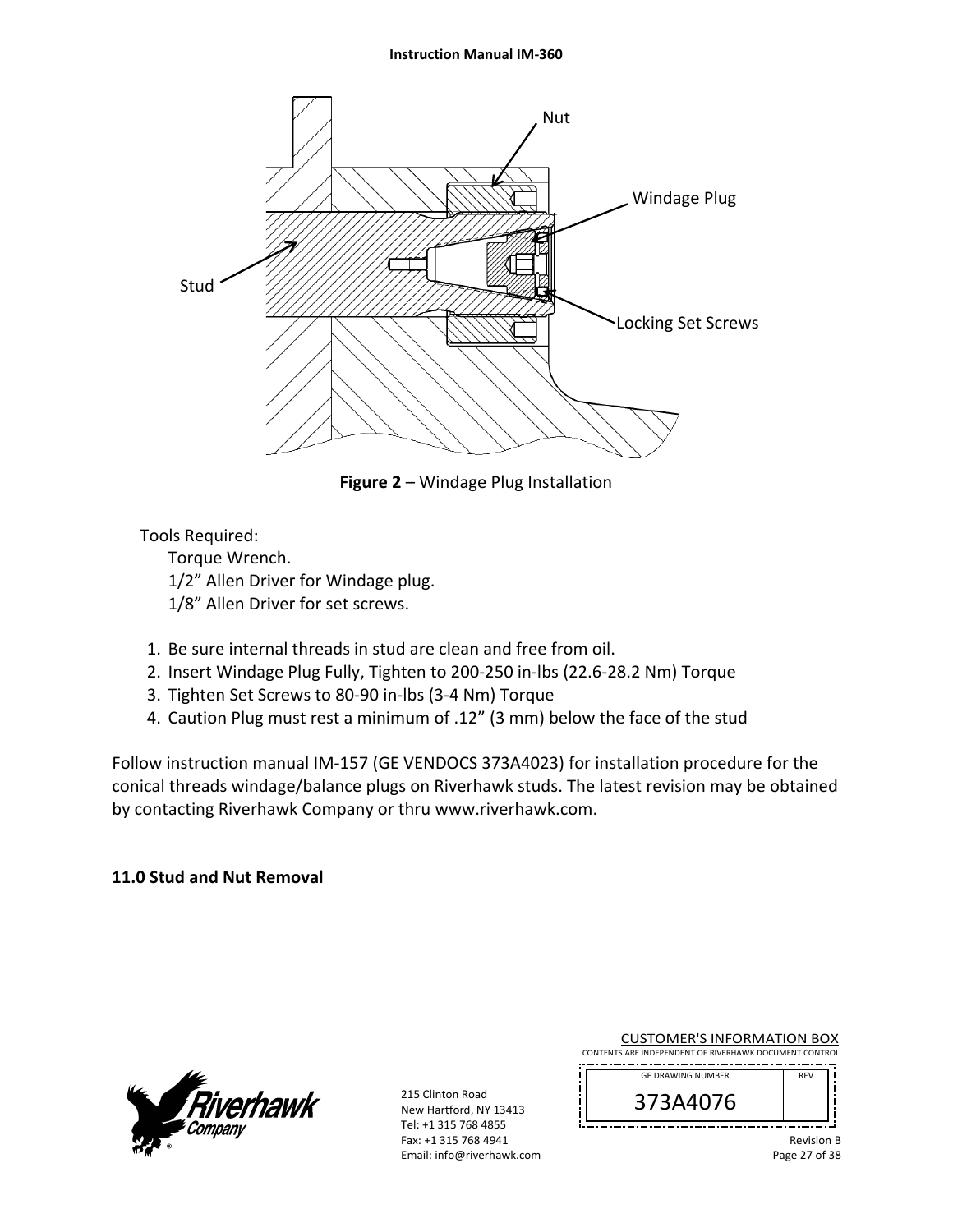### **11.1 Handling of the Tensioner**

Proper lifting techniques must be used when handling the heavier parts of the assembly. Do not drop any part of the tensioner on the operator or other nearby personnel.

#### **11.2 Stud and Nut Removal**

### **WARNING**

**The safety cage must be in place at all times. Keep hands out of designated areas at all times when the tensioner is pressurized otherwise personal injury can occur.** 

#### **CAUTION**

**Before threading the puller screw into the stud, carefully check the cleanliness of both the stud's and the puller screw's conical threads. Apply a light coat of clean turbine oil or a spray lubricant to the puller screw. This procedure will ease assembly and assure positive mating of the threads before tightening. Do not use "Never Seize" on the conical threads.** 

#### **CAUTION**

**Do not exceed the maximum pressure marked on the tensioner. Excessive pressure can damage the stud and puller screw.** 

#### **CAUTION**

**Do not tighten the nut while the tool is coming up to pressure; wait until pressure is achieved before attempting to tighten the nut with the spanner ring. If the tool is not properly installed, the tool could jump off the stud while coming up to pressure.** 

Refer to the hardware assembly drawing (HF-xxxx) listed in Section 2.0 of this manual and the tensioner assembly drawing (HT‐xxxx) listed in Section 4.5 of this manual to determine how the tensioner must be assembled on the load coupling for its correct operation.

Section 8.0 contains diagrams of the tensioner equipment.

Disassembly sequence is as follows:

- 1. If present, remove the windage plugs from the studs by reversing the installation instructions from section 10.2. It may be necessary to use two Allen wrenches: one to stop the windage plug from rotating, one to remove the set screws. Do not misplace the set screws.
- 2. Using a wire brush (GT‐4253) and shop air, clean the internal tapered thread of the stud to remove any debris/deposits which may have accumulated during service. Do not continue until ALL debris is removed from the threads. Follow instruction manual IM‐220



215 Clinton Road New Hartford, NY 13413 Tel: +1 315 768 4855 Fax: +1 315 768 4941 Email: info@riverhawk.com

| CUSTOMER S INFORMATION BOX                             |  |
|--------------------------------------------------------|--|
| CONTENTS ARE INDEPENDENT OF RIVERHAWK DOCUMENT CONTROL |  |
|                                                        |  |
| <b>GE DRAWING NUMBER</b>                               |  |
|                                                        |  |

| 14076<br><b>D</b>                                    |          |    |   |
|------------------------------------------------------|----------|----|---|
| - -<br>--<br>--<br>--<br>--<br>--<br>--<br>--<br>. . | --<br>-- | -- | . |
|                                                      |          |    |   |

 $\overline{C}$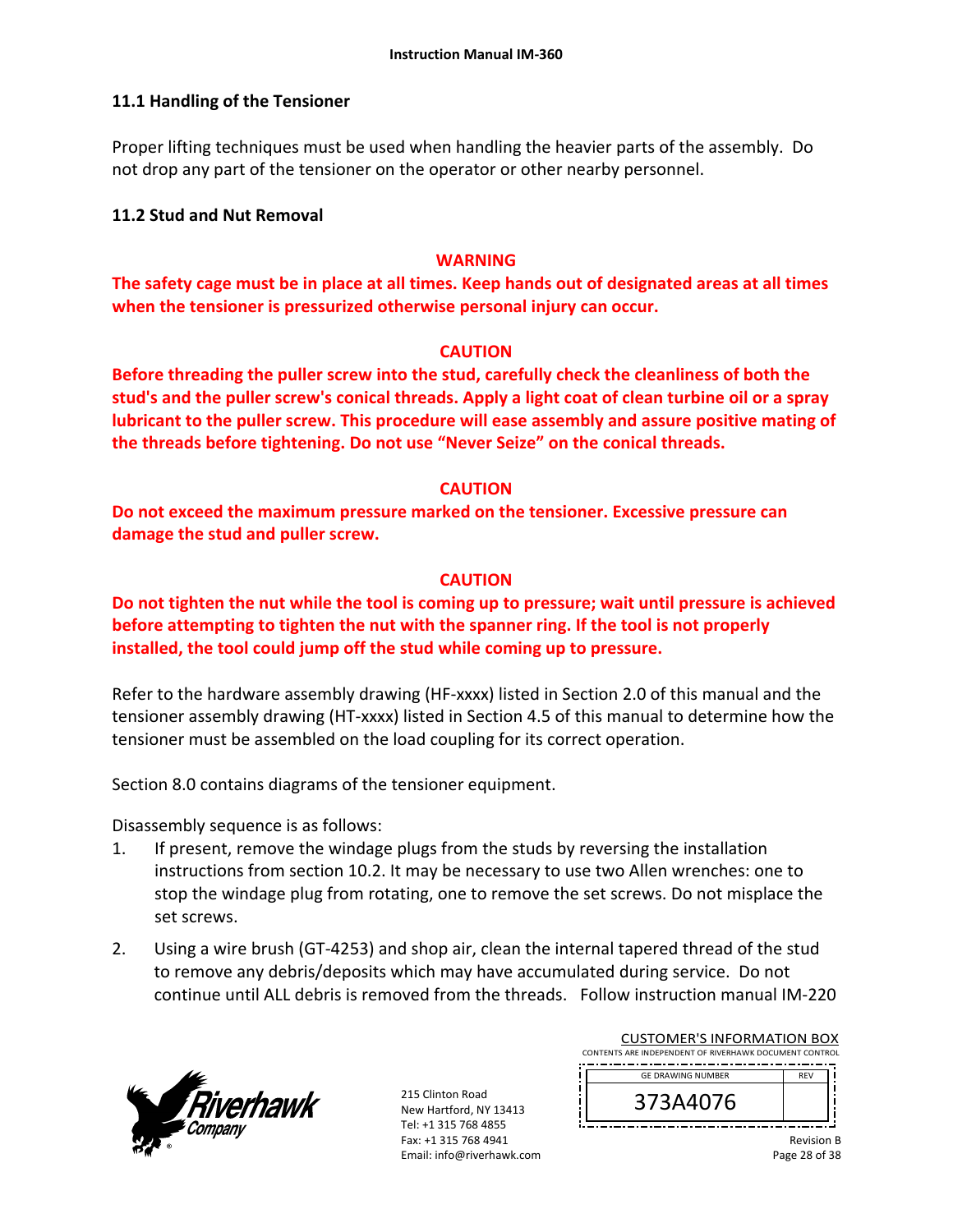#### **Instruction Manual IM‐360**

(GE VENDOCS 373A4025) for cleaning procedure of the conical threads on Riverhawk studs. The latest revision may be obtained by contacting Riverhawk Company or thru www.riverhawk.com.

#### **WARNING**

### **Do not use a hydraulic tensioner to remove a stud with damaged conical threads.**

3. With an Allen‐wrench loosen the two locking set screws but do not remove from the nut.



**Picture 11A** ‐ Loosening of a nut's set screws

- 4. Place the spanner ring on the nut.
- 5. Insert the puller screw into the tapered thread of the stud and hand tighten. **Be sure not to cross‐thread the puller screw.** (do not use puller screw shim kit during disassembly)
- 6. Using an Allen wrench, tighten the puller screw and then back off the puller screw 1/2 a turn.
- 7. Retighten the puller screw by hand until it is fully inserted. **DO NOT BACK OFF THE PULLER SCREW.**
- 8. Place the foot over the puller screw and orientate it into position
- 9. Thread the tensioner onto the puller screw until it stops. Please note that the internal stop inside the tensioner will cause a gap in between the foot and tensioner. The gap should be 1/16" [1.6mm] to 3/16"[4.8mm]. **DO NOT ATTEMPT TO TIGHTEN THE TENSIONER AGAINST THE FOOT.**
- 10. Place the guard over the tensioner and position the guide pin into the hole in the backside of the stud.



| <b>CUSTOMER'S INFORMATION BOX</b><br>CONTENTS ARE INDEPENDENT OF RIVERHAWK DOCUMENT CONTROL |            |  |
|---------------------------------------------------------------------------------------------|------------|--|
| <b>GE DRAWING NUMBER</b>                                                                    | <b>REV</b> |  |
| 373A4076                                                                                    |            |  |

| .<br>-                                           |  |
|--------------------------------------------------|--|
| 14076<br>J                                       |  |
| . .<br>$\overline{\phantom{a}}$<br>--<br>--<br>. |  |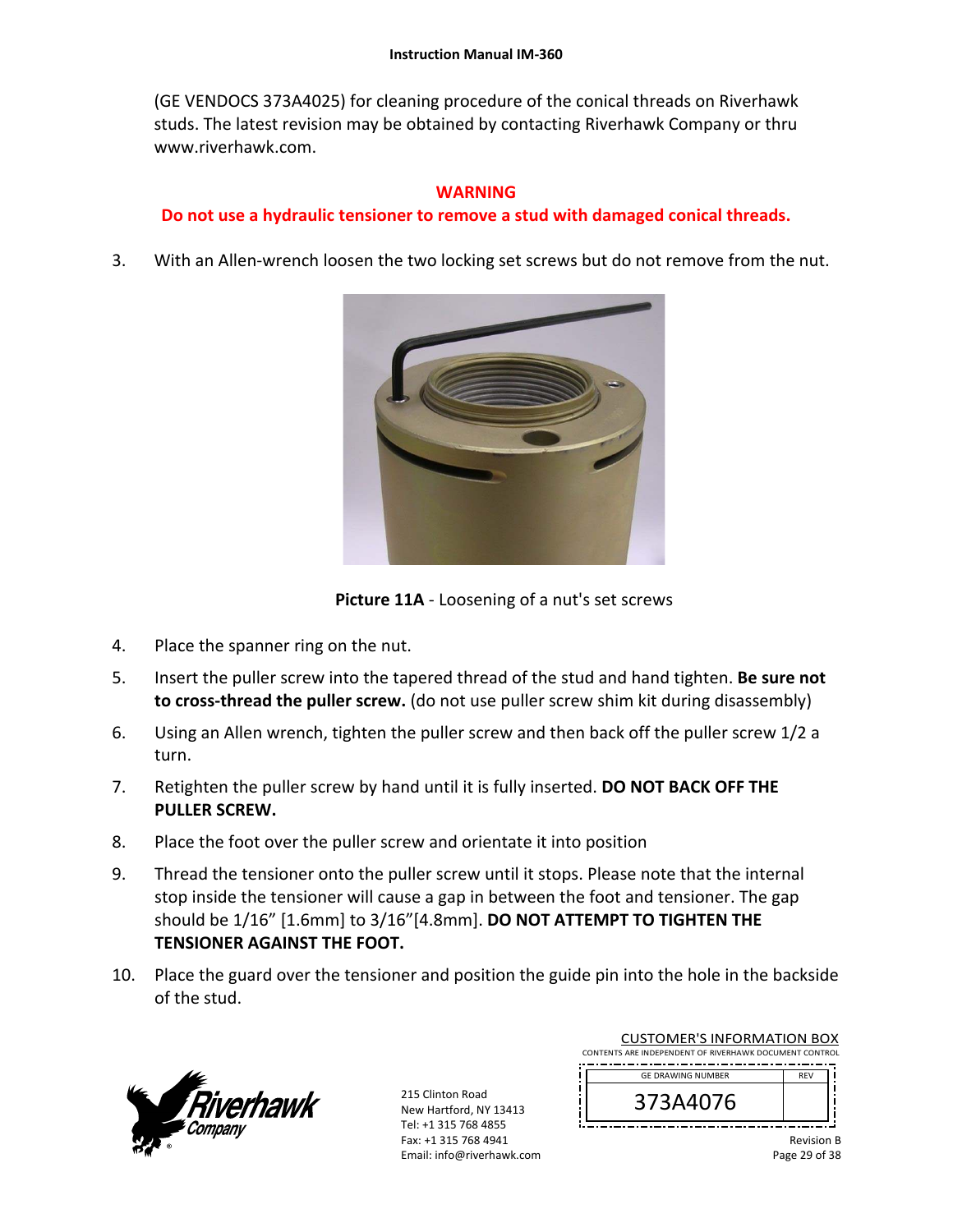- 11. Tighten the knurled interlock fitting by hand until it firmly presses against the tensioner. There should be no gap between the tensioner the interlock fitting.
- 12. Activate the custom connector from the rear of guard by pushing on the center with your thumb and pulling the tabs with your fore finger and middle finger. Push the assembly forward until it locks into the tensioner. Release fingers from the tabs and then remove thumb, Ensure connection is firmly engaged or else the tensioner will not be connected to the pump.



**Picture 11B** ‐ Activation of the safety interlock

- 13. Connect the hydraulic hose from the hydraulic pump to the interlock fitting on the tensioner guard.
- 14. Open the hydraulic return valve on the pump to allow hydraulic fluid to be pushed back from the puller tool into the pump reservoir. (This is automatic on the air‐operated hydraulic pump)
- 15. Apply the appropriate hydraulic pressure per this table.

| <b>Flange Position</b>     | <b>Stud Size</b> | <b>Final Pressure</b> |
|----------------------------|------------------|-----------------------|
| <b>Gas Turbine to Load</b> | יי ג             | 25000 psi             |
| Coupling                   | $[76$ mm         | $[1725 \text{ bar}]$  |
| Load Coupling to           | יי ג             | 25000 psi             |
| Generator                  | $[76$ mm         | $[1725 \text{ bar}]$  |



215 Clinton Road New Hartford, NY 13413 Tel: +1 315 768 4855 Fax: +1 315 768 4941 Email: info@riverhawk.com

| CUSTUMER S INFORMATION BOX                             |            |  |
|--------------------------------------------------------|------------|--|
| CONTENTS ARE INDEPENDENT OF RIVERHAWK DOCUMENT CONTROL |            |  |
|                                                        |            |  |
| <b>GE DRAWING NUMBER</b>                               | <b>REV</b> |  |
|                                                        |            |  |

 $\frac{1}{2}$ 

| 3A4U/6<br>C. |  |
|--------------|--|
|              |  |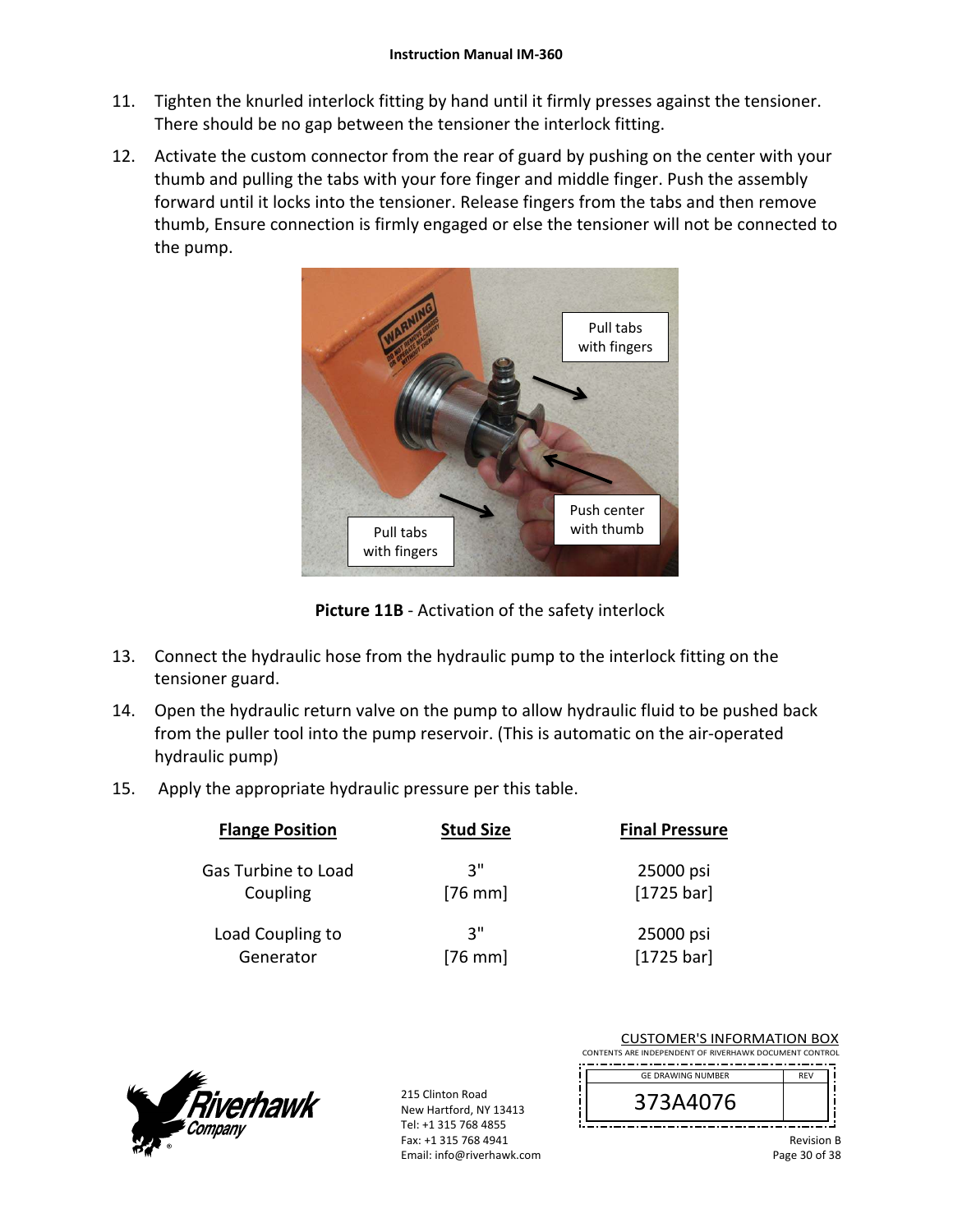- 16. Turn the spanner ring with the pin wrench. Loosen and turn the nut approximately 3/4 of a turn.
- 17. Release the hydraulic pressure.

### **11.3.1 Removing the Tensioner from a Stud**

The tensioner removal is accomplished by the follows steps:

- 1. Release the hydraulic pressure by either releasing the hand switch on the AP‐6048 Pump Kit or by opening the valve on the Manual Pump Kit and leave the valve open.
- 2. Unscrew the knurled interlock fitting at the end of the guard and remove the guard from the tensioner.
- 3. Unscrew the tensioner from puller screw.
- 4. Remove the foot the puller screw.
- 5. Unscrew the puller screw using an Allen wrench. Tapping the Allen wrench with a hammer or the use of a 3‐4' breaker bar may be necessary to loosen the puller screw. Do not use an impact wrench as this can damage the puller screw.
- 6. Remove the spanner ring from the nut.
- 7. Move the tool to the next bolt hole following the tensioning pattern from the stretched record sheets at the end of this manual.

#### **12.0 Storage Instructions**

Follow these directions to properly store your hydraulic tensioner and hydraulic pump kit for long term storage and shipment.

If any damage is observed, contact the Riverhawk Company to schedule a maintenance inspection.

#### **12.1 Hydraulic Pump Kit Storage**

Refer to the Hydraulic Pump Kit Instruction Manual, IM‐293 (GE VENDOC 373A4058). The latest revision may be obtained by contacting Riverhawk Company or thru www.riverhawk.com.

### **12.2 Hydraulic Tensioner Storage**

Check the tensioner for any damage

1. Clean puller screw and check for any debris and dents.



215 Clinton Road New Hartford, NY 13413 Tel: +1 315 768 4855 Fax: +1 315 768 4941 Email: info@riverhawk.com

| CUSTOMER'S INFORMATION BOX<br>CONTENTS ARE INDEPENDENT OF RIVERHAWK DOCUMENT CONTROL |            |  |
|--------------------------------------------------------------------------------------|------------|--|
| <b>GE DRAWING NUMBER</b>                                                             | <b>REV</b> |  |
| 373A4076                                                                             |            |  |

customer's into a strain box

| <b>UL UNAWING NUMBER</b> | א - מ |  |
|--------------------------|-------|--|
| <b>DIUPAC</b><br>J       |       |  |
|                          |       |  |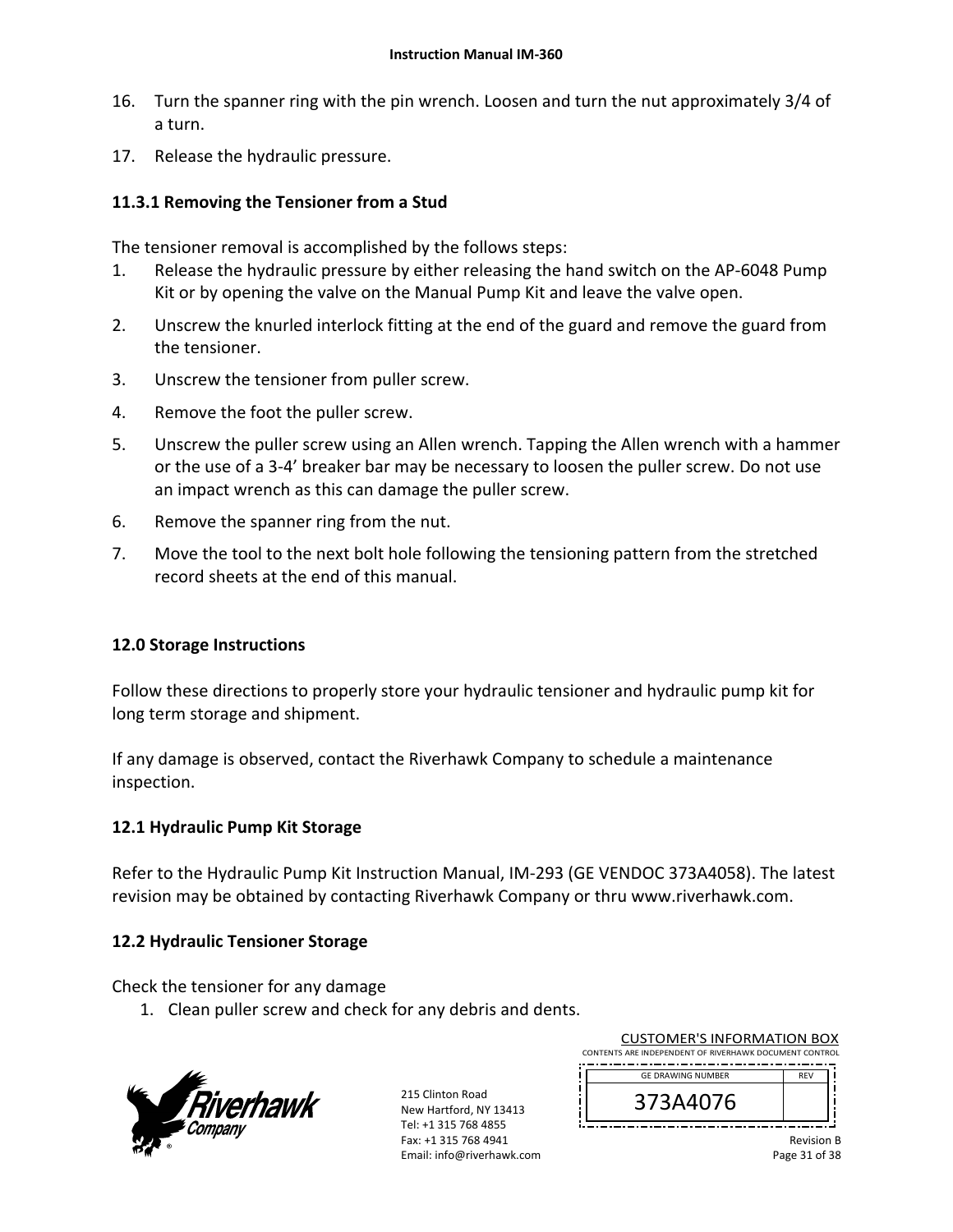- 2. Knurled interlock fitting should be clean and free to rotate.
- 3. Inspect the tensioner guard for any signs of damage. Bent guards must be replaced.

If any damage is observed, contact the Riverhawk Company to schedule a maintenance inspection.

Place the protective plastic cap on the guard's knurled interlock fitting.

Coat the hydraulic tensioner with a light coat of oil and place the tensioner into the original shipping container.

### **12.3 Store shipping container**

Secure the hydraulic pump and hydraulic tensioner into the original shipping containers using the supplied wood braces.

Seal the original shipping container and store under shelter and protected from moisture, sand, and grit.

### **13.0 Frequently Asked Questions**

This section contains some frequently asked questions and problems. If the steps listed here do not solve your problem, contact the Riverhawk Company thru our website, email, or phone call.

- **Q:**  Can I rent a hydraulic tensioner kit?
- **A:**  Yes, Riverhawk has rental tensioner kits available for most of our hydraulic tensioners.
- **Q:**  A tensioner has pulled itself out of the stud's conical threads. Can I continue using a tensioner on this stud?
- **A:**  No. Both the tensioner and the stud may have been damaged and must be removed from the work area. If the stud is tensioned, a Nut Buster repair kit, from Riverhawk, must be used to remove the damaged stud by drilling out the nut. Leaving a damaged stud in place will lead to a safety hazard on future outages.



|                                                        | <b>CUSTOMER'S INFORMATION BOX</b> |  |  |  |  |
|--------------------------------------------------------|-----------------------------------|--|--|--|--|
| CONTENTS ARE INDEPENDENT OF RIVERHAWK DOCUMENT CONTROL |                                   |  |  |  |  |
|                                                        |                                   |  |  |  |  |

| <b>GE DRAWING NUMBER</b> |  |
|--------------------------|--|
| 3A4U/b<br>⊃              |  |
|                          |  |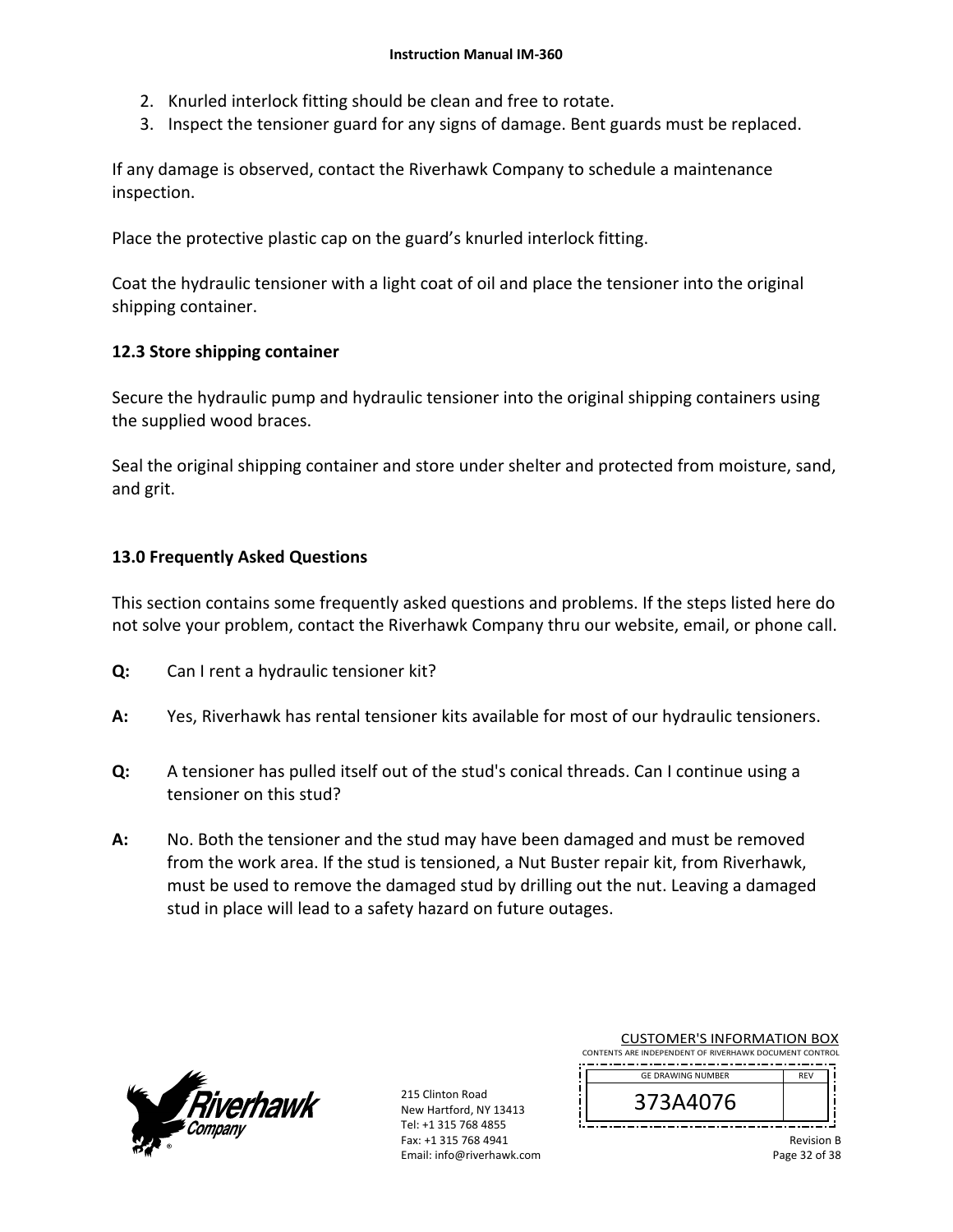Riverhawk can supply a replacement stud and nut based on the initial weight certification supplied with the hardware set (see section 4.2). The damaged tensioner should also be returned to Riverhawk for inspection and repair.

If a stud must be left in place, paint the damaged stud with a generous amount of indelible, bright‐colored paint. Notify the appropriate GE Safety and Service personnel. Note the location of the damaged stud in the services notes for the machine.

- **Q:**  The hydraulic tensioner has been taken up to its final pressure. The final stretch length is short of the final stretch target. What is the next step?
- **A:**  Do not increase the hydraulic pressure. Check if the hydraulic pump is set to the right pressure. Install the tensioner and re‐pressurize the tensioner to the final pressure then recheck the stretch measurement. If the stretch value is still short, remove the stud from the hole and re-measure the stud's initial length then try to install the stud again.
- **Q:**  The hydraulic tensioner has been taken up to its final pressure. The final stretch length is larger than the final stretch target. What is the next step?
- **A:**  Remove the stud from the bolt hole. Check if the hydraulic pump is set to the right pressure. Re-measure the stud's initial length then try to install the stud again.
- **Q:**  The tensioner is at its final pressure, but the nut cannot be loosened.
- **A:**  If the nuts cannot be loosened at the final pressure, continually increasing the pressure will not help and can be dangerous and in some cases make it harder to remove the nut. Check the nut to see if its set screws have been loosened. Check for and remove any corrosion around the nut's threads. Apply penetrating oil between the stud and the nut.
- **Q:**  How do I clean the conical threads on a stud?
- **A:**  The conical threads are best cleaned using a spiral wound brass brush in a drill as described in section 5.2.2



| <b>CUSTOMER'S INFORMATION BOX</b>                      |
|--------------------------------------------------------|
| CONTENTS ARE INDEPENDENT OF RIVERHAWK DOCUMENT CONTROL |
|                                                        |

| <b>GE DRAWING NUMBER</b> | <b>DEV</b> |  |
|--------------------------|------------|--|
| b                        |            |  |
|                          |            |  |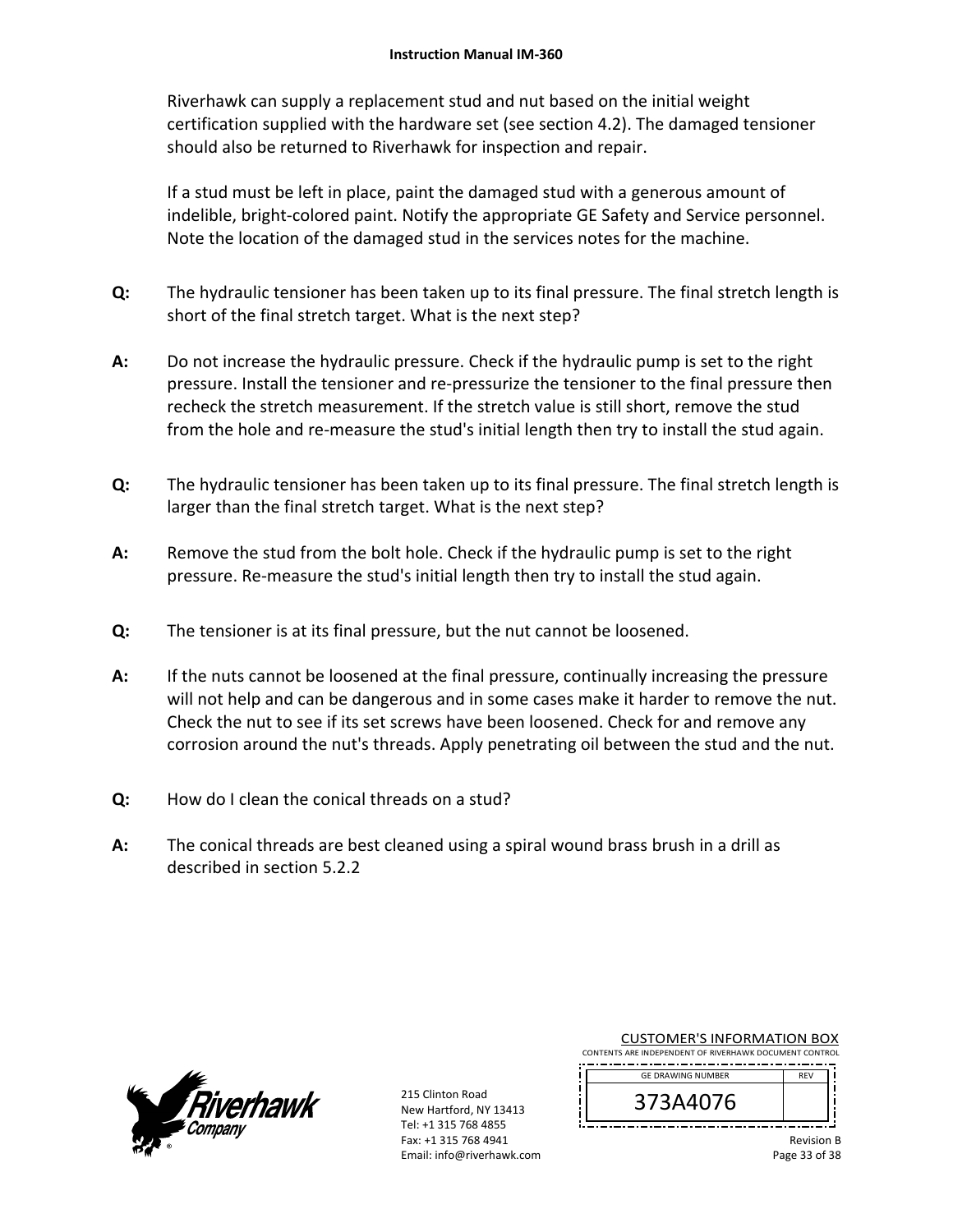- **Q:**  During the initial steps of removing a tensioned stud, the stick‐out length is found to be wrong.
- **A:**  Do not proceed. Contact Riverhawk for assistance. With the wrong stick‐out length, the hydraulic tensioner has a limited stroke and may not work properly and can be damaged.
- **Q:**  The hydraulic pump appears to be leaking.
- **A:**  Check the hose connection to the hydraulic pump. If the 3/8" high pressure fitting is not assembled correctly as shown in section 7.2, it may look like the pump is leaking. If the problem continues, it may be necessary to open the pump kit. Contact Riverhawk for guidance.
- **Q:**  The hydraulic hose has a collar on it that can't be moved by hand
- **A:**  The hydraulic fitting is shown in section 7.2. The collar is sometimes held in place with a thread locking compound. This prevents the collar from moving too easily. It may be necessary to adjust this collar with a set of vise‐grip pliers. Be careful to not strip the threads off the tube or hose end.
- **Q:**  The puller screw cannot be removed from stud after tensioning.
- **A:**  If unable to remove puller screw from tensioned stud, reassemble tensioner onto stud and remove tension from stud returning it to its original unloaded state. Follow instruction manual IM‐336 (GE VENDOCS 373A4074) for procedure to tension studs using GT‐6516 puller screw installation shim kit. The latest revision may be obtained by contacting Riverhawk Company or thru www.riverhawk.com.

### **14.0 Revision History**

| Revision<br>Letter | <b>Effective Date</b> | Description                                                                          |
|--------------------|-----------------------|--------------------------------------------------------------------------------------|
| B                  | Apr 5, 2022           | Updated EC Declaration of Conformity; Added UKCA<br><b>Declaration of Conformity</b> |



215 Clinton Road New Hartford, NY 13413 Tel: +1 315 768 4855 Fax: +1 315 768 4941 Email: info@riverhawk.com

| CONTENTS ARE INDEPENDENT OF RIVERHAWK DOCUMENT CONTROL |            |
|--------------------------------------------------------|------------|
| <b>GE DRAWING NUMBER</b>                               | <b>RFV</b> |
| 3A4076                                                 |            |
|                                                        |            |

CUSTOMER'S INFORMATION BOX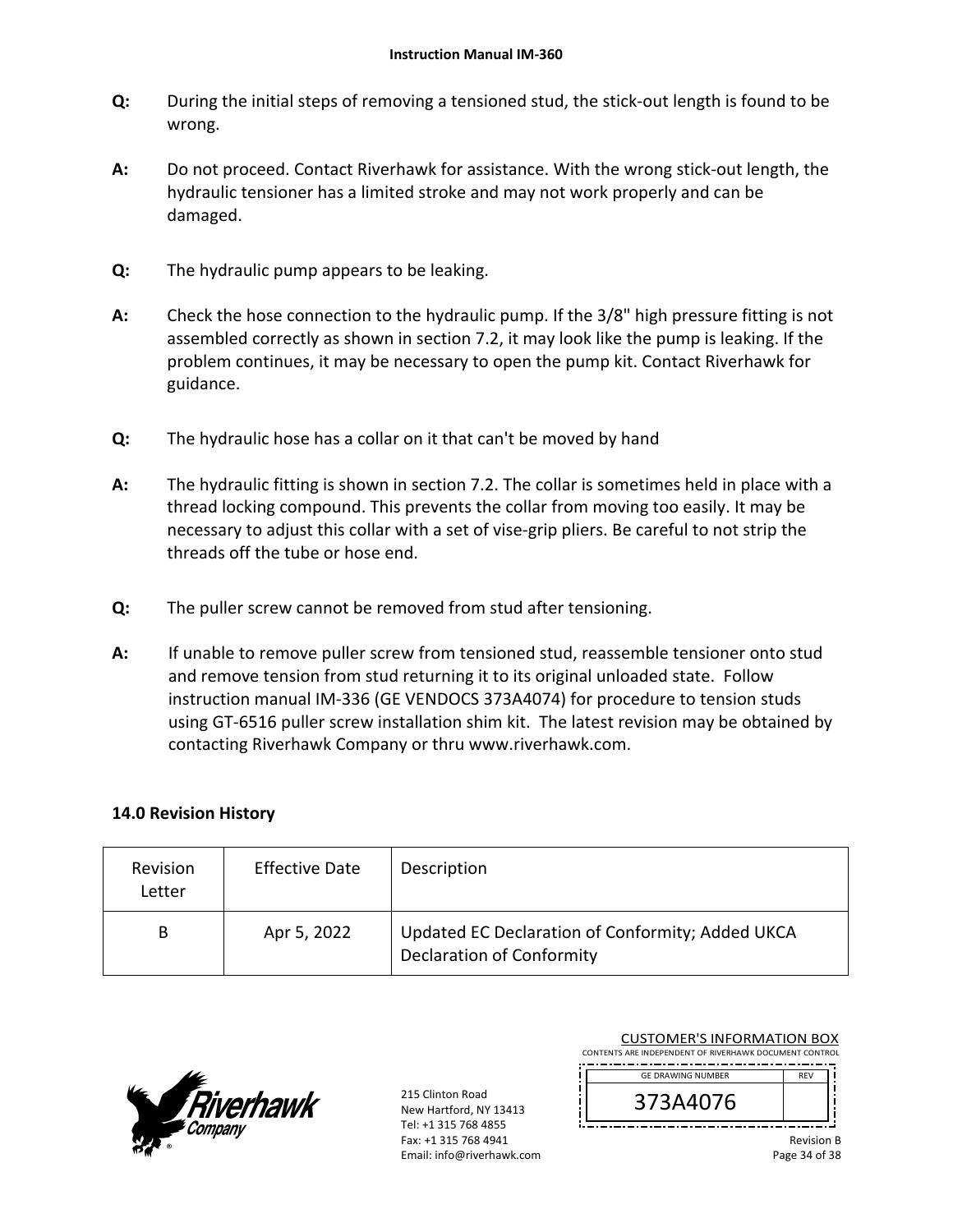| A                        | Aug 4, 2016 | Correct pressure table in section 9.3 for LC/GEN 25,000<br>psi was 22,500 psi |
|--------------------------|-------------|-------------------------------------------------------------------------------|
| $\overline{\phantom{0}}$ | Feb 6, 2015 | Released                                                                      |

### **Appendix A1**

# **EC Declaration of Conformity**

| Manufacturer: | Riverhawk Company           |
|---------------|-----------------------------|
| Address:      | 215 Clinton Road            |
|               | New Hartford, NY 13413, USA |

The hydraulic pump and bolt tensioning tool described in this manual are used for installing and applying tension to large bolts that are specifically designed by Riverhawk Company to be tensioned hydraulically.

All applicable sections of European Directive 2006/42/EC for machinery have been applied and fulfilled in the design and manufacture of the hydraulic pump and bolt tensioning tool described in this manual. Reference also ISO 12100:2010, ISO 4413:2010, and ISO 4414:2010.

Furthermore, this equipment has been manufactured under the Riverhawk quality system per EN ISO 9001:2015

Consult the Declaration of Conformance included with the shipment of this equipment that identifies the authorized Riverhawk representative, applicable serial numbers, and appropriate signature.



215 Clinton Road New Hartford, NY 13413 Tel: +1 315 768 4855 Fax: +1 315 768 4941 Email: info@riverhawk.com  $\mathbf{I}$ 

CUSTOMER'S INFORMATION BOX CONTENTS ARE INDEPENDENT OF RIVERHAWK DOCUMENT CONTROL 

| <b>GE DRAWING NUMBER</b> | <b>RFV</b> |  |
|--------------------------|------------|--|
| b<br>U7.                 |            |  |
|                          |            |  |

Revision B Page 35 of 38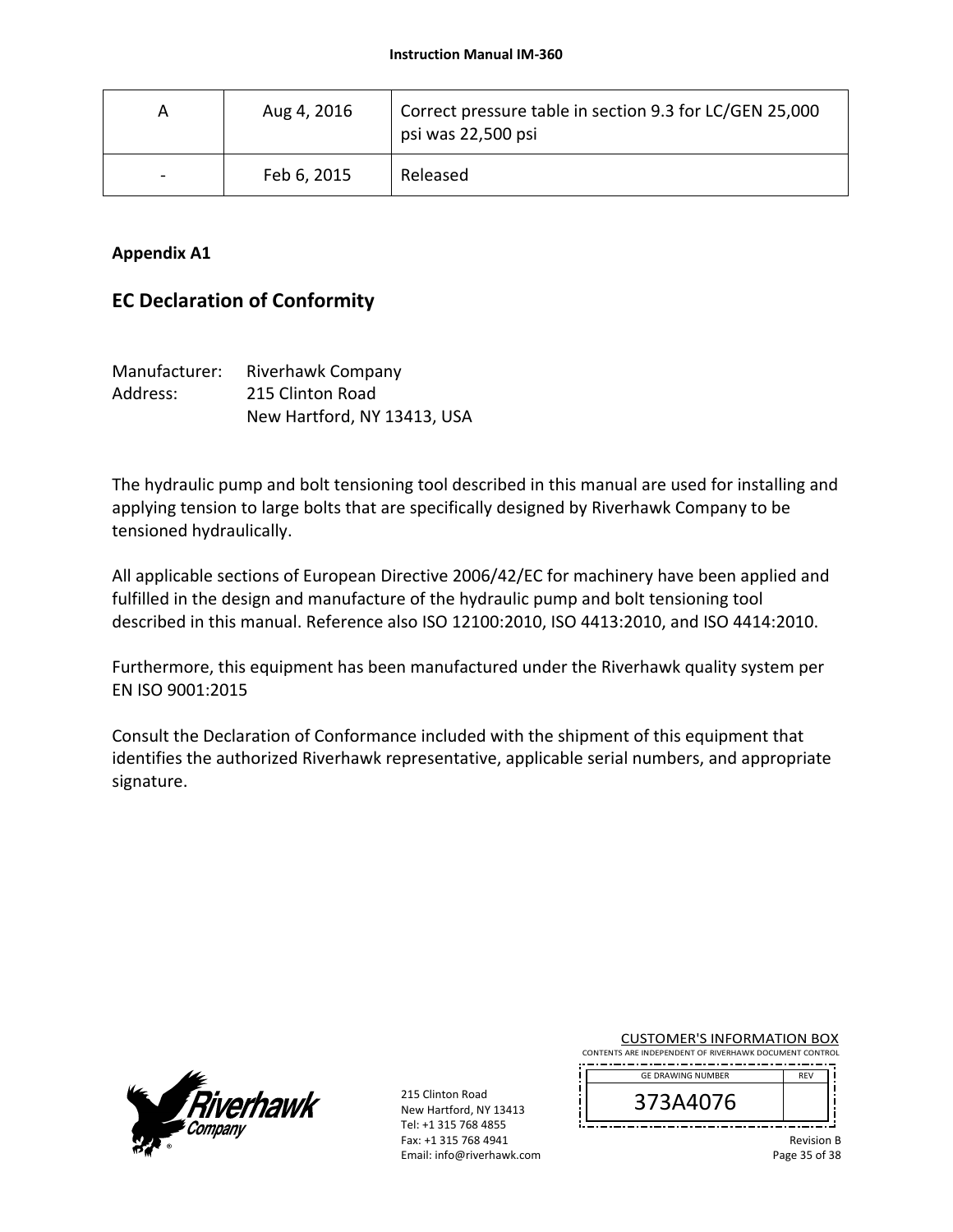#### **Appendix A2**

## **UKCA Declaration of Conformity**

| Manufacturer: | <b>Riverhawk Company</b>    |
|---------------|-----------------------------|
| Address:      | 215 Clinton Road            |
|               | New Hartford, NY 13413, USA |

The hydraulic pump and bolt tensioning tool described in this manual are used for installing and applying tension to large bolts that are specifically designed by Riverhawk Company to be tensioned hydraulically.

All applicable sections of Supply of Machinery (Safety) 2008 have been applied and fulfilled in the design and manufacture of the hydraulic pump and bolt tensioning tool described in this manual. Reference also ISO 12100:2010, ISO 4413:2010, and ISO 4414:2010.

Furthermore, this equipment has been manufactured under the Riverhawk quality system per EN ISO 9001:2015

Consult the Declaration of Conformance included with the shipment of this equipment that identifies the authorized Riverhawk representative, applicable serial numbers, and appropriate signature.



215 Clinton Road New Hartford, NY 13413 Tel: +1 315 768 4855 Fax: +1 315 768 4941 Email: info@riverhawk.com ī i IJ

CUSTOMER'S INFORMATION BOX CONTENTS ARE INDEPENDENT OF RIVERHAWK DOCUMENT CONTROL

| <b>GE DRAWING NUMBER</b> | <b>RFV</b> |  |
|--------------------------|------------|--|
| 70                       |            |  |
|                          |            |  |

Revision B Page 36 of 38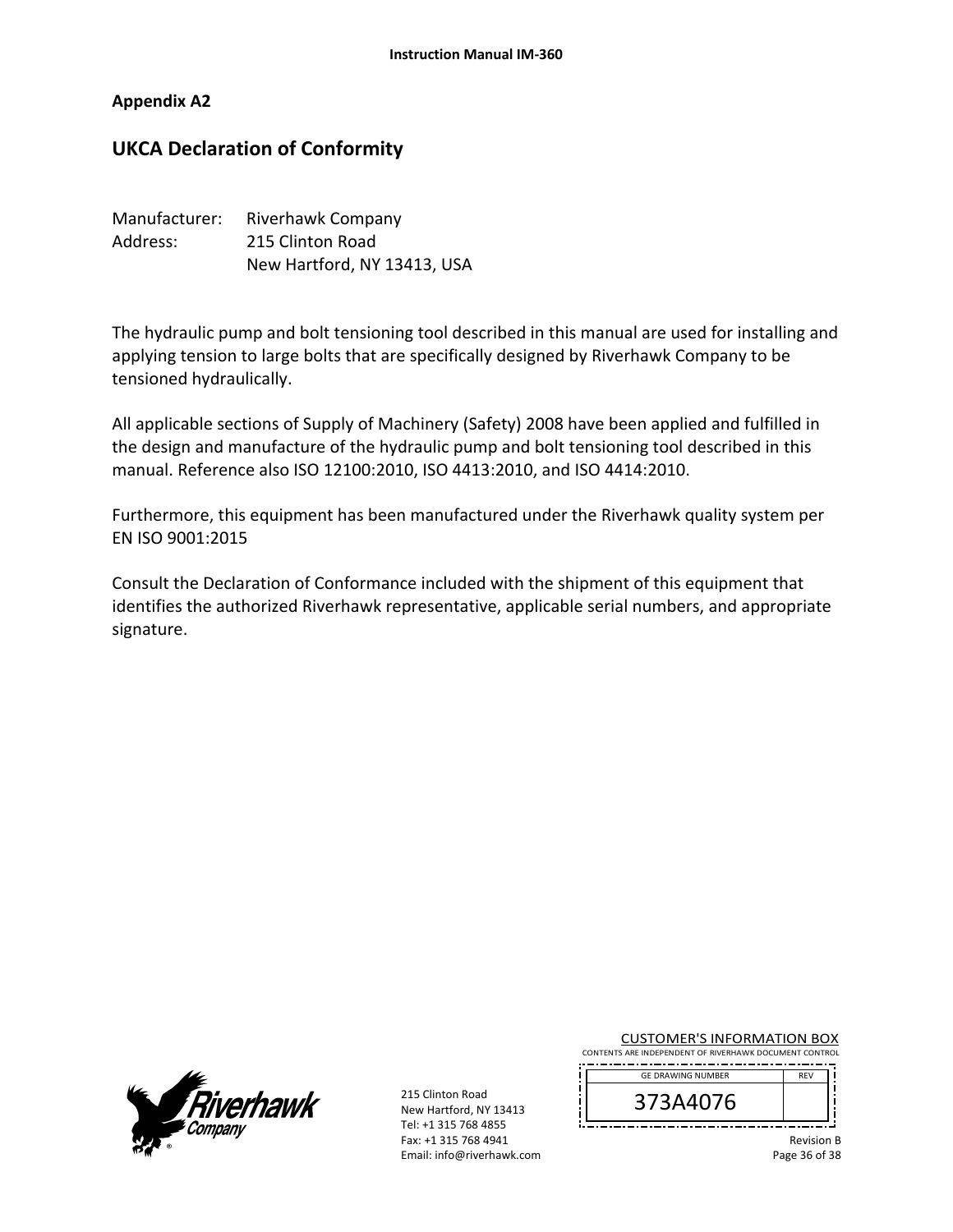### **Appendix B1**

STRETCH RECORD SHEET FOR THE GAS TURBINE TO LOAD COUPLING

TURBINE NUMBER:

DATE:

TECHNICIAN:

#### SUPERVISOR:



| <b>HOLE NUMBER</b>      | STARTING LENGTH | <b>FINAL LENGTH</b> | <b>FINAL STRETCH</b> |
|-------------------------|-----------------|---------------------|----------------------|
| $\mathbf 1$             |                 |                     |                      |
| $10\,$                  |                 |                     |                      |
| $\overline{2}$          |                 |                     |                      |
| $11\,$                  |                 |                     |                      |
| $\overline{\mathbf{3}}$ |                 |                     |                      |
| $12\,$                  |                 |                     |                      |
| $\overline{\mathbf{4}}$ |                 |                     |                      |
| 13                      |                 |                     |                      |
| 5                       |                 |                     |                      |
| $14\,$                  |                 |                     |                      |
| $\boldsymbol{6}$        |                 |                     |                      |
| 15                      |                 |                     |                      |
| $\overline{7}$          |                 |                     |                      |
| 16                      |                 |                     |                      |
| $\,8\,$                 |                 |                     |                      |
| 17                      |                 |                     |                      |
| $\boldsymbol{9}$        |                 |                     |                      |
| 18                      |                 |                     |                      |



215 Clinton Road New Hartford, NY 13413 Tel: +1 315 768 4855 Fax: +1 315 768 4941 Email: info@riverhawk.com j Ţ

 $\prod_{i=1}^{n}$ 

CUSTOMER'S INFORMATION BOX

CONTENTS ARE INDEPENDENT OF RIVERHAWK DOCUMENT CONTROL ---------------------------

| <b>GE DRAWING NUMBER</b> | <b>RFV</b> |
|--------------------------|------------|
| A4076<br>O               |            |
|                          |            |